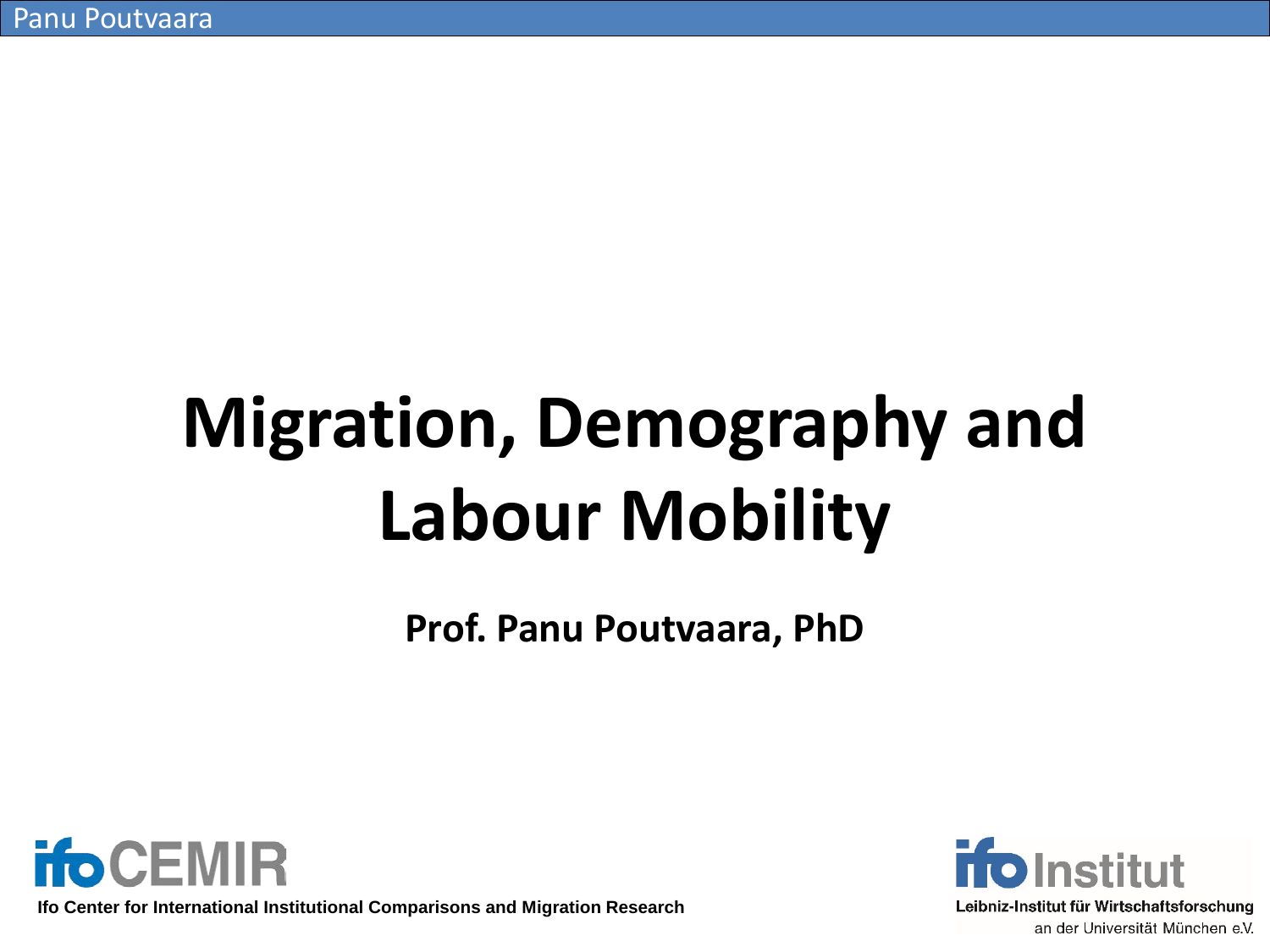# **WELFARE GAINS FROM FREE MOBILITY**



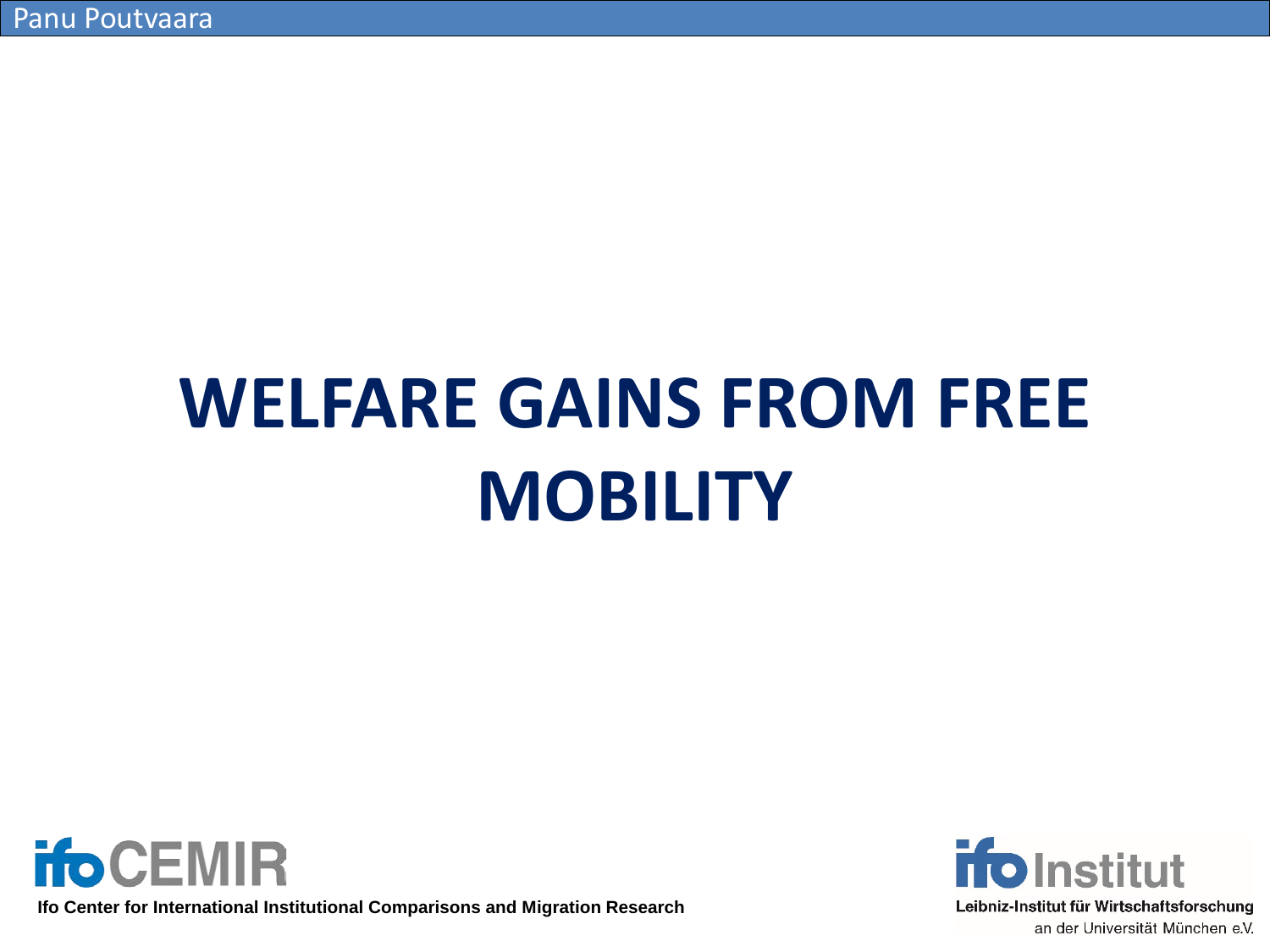# **INSIGHTS FROM ECONOMICS 1/3**

- **General insight: immigration improves overall welfare, provided that migration is based on productivity differences**
- **If migration is based on differences in taxes and social transfers, it may reduce efficiency**
- **A country like Germany needs immigrants and immigration can ease the demographic burden – provided that immigrants work**  CEMIR

**Ifo Center for International Institutional Comparisons and Migration Research**

Leibniz-Institut für Wirtschaftsforschung an der Universität München e.V.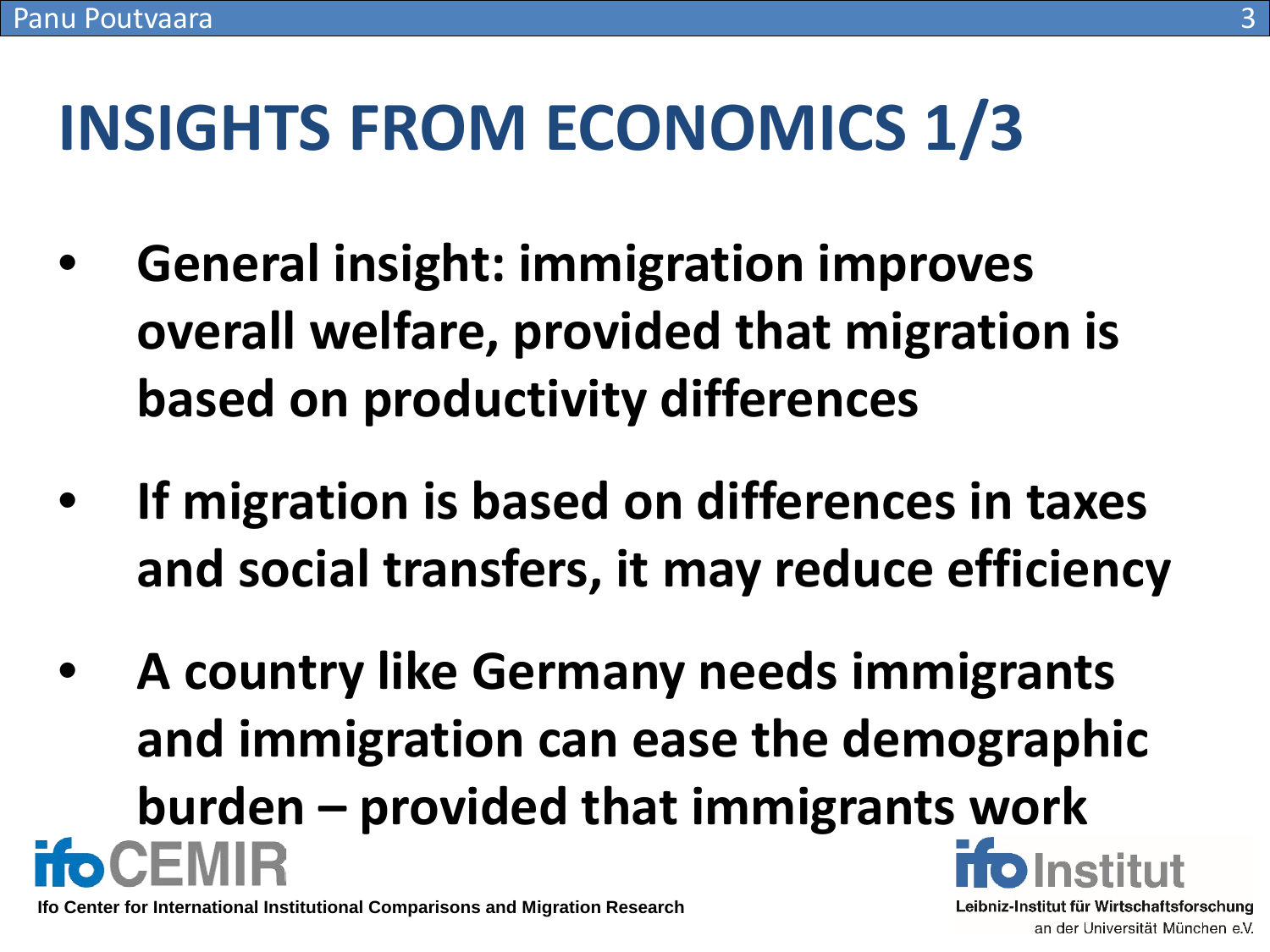# **INSIGHTS FROM ECONOMICS 2/3**

- **Even migration which is based on productivity differences generates winners and losers in the labor market**
	- **Winners: (1) migrants, (2) non-migrants with similar skills as migrants in the country of origin and (3) natives with different skills in the destination**
	- **Losers: (1) natives with similar skills as migrants in the destination and (2) those with different skills compared with migrants in the origin**
- **Minimum wage & other regulations which stop wage adjustment can destroy efficiency gains**



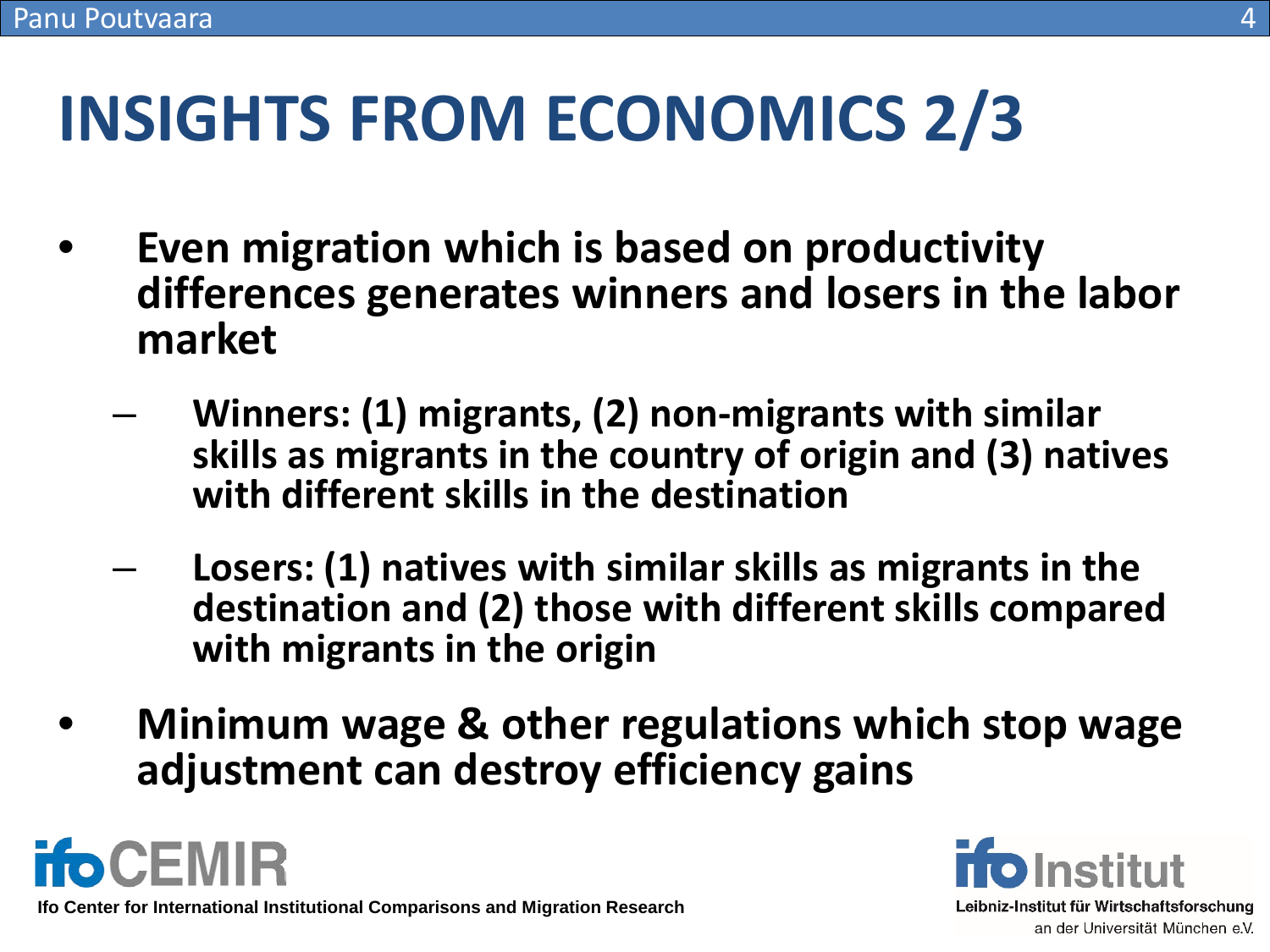# **INSIGHTS FROM ECONOMICS 3/3**

- **An important question for natives in the country of destination: Are migrants net payers or net recipients from income redistribution & funding of public goods and services?**
	- **If migrants pay more in taxes than they receive in taxes and transfers, natives gain**
	- **If migrants pay less in taxes than they receive in taxes and transfers, natives lose in terms of public finances**
- **Harder to measure gains from entrepreneurship and innovations ("Steve Jobs – a son of Syrian migrant")**



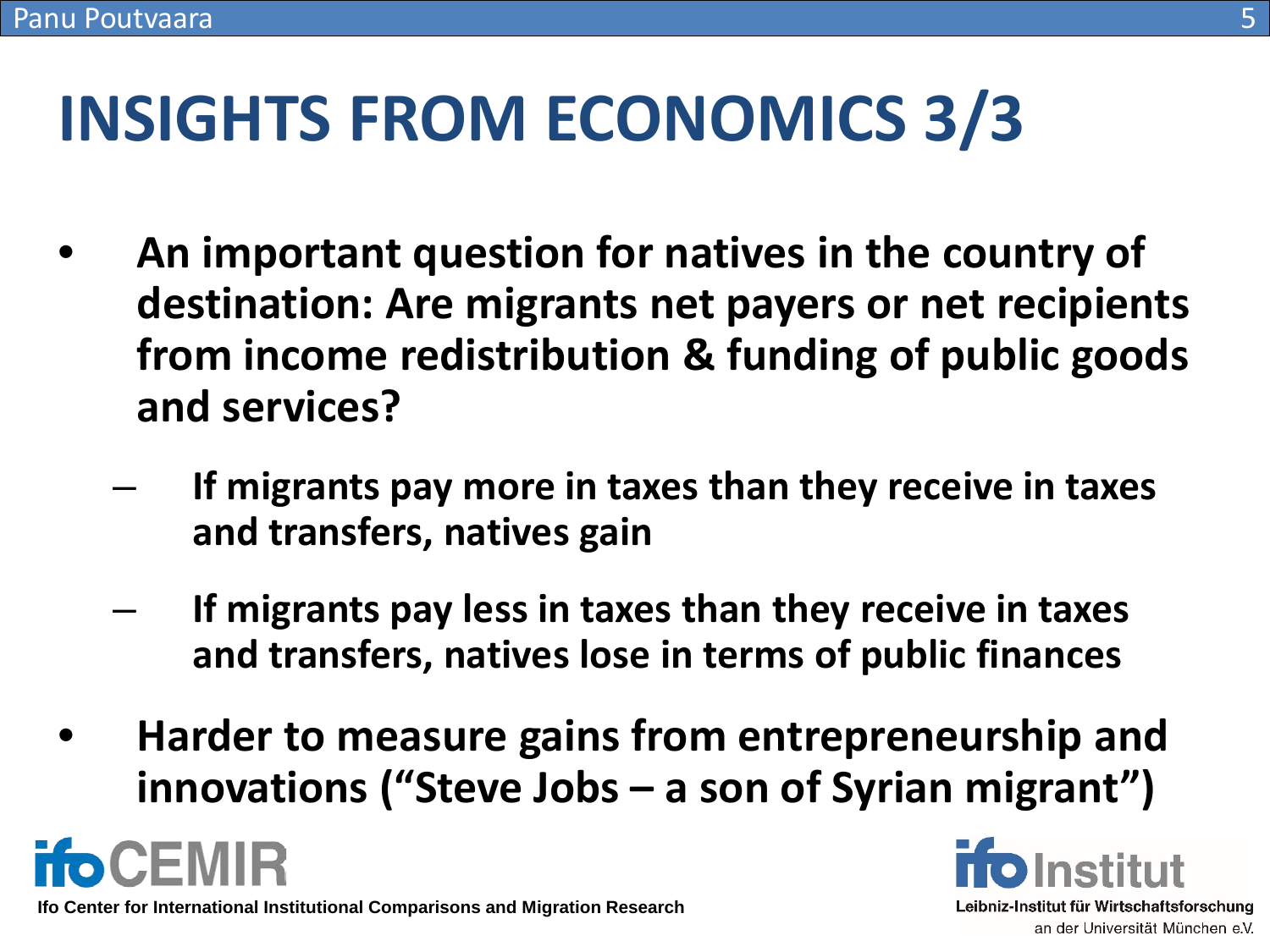## **Immigration in the EU**



**ifoCEMIR** 

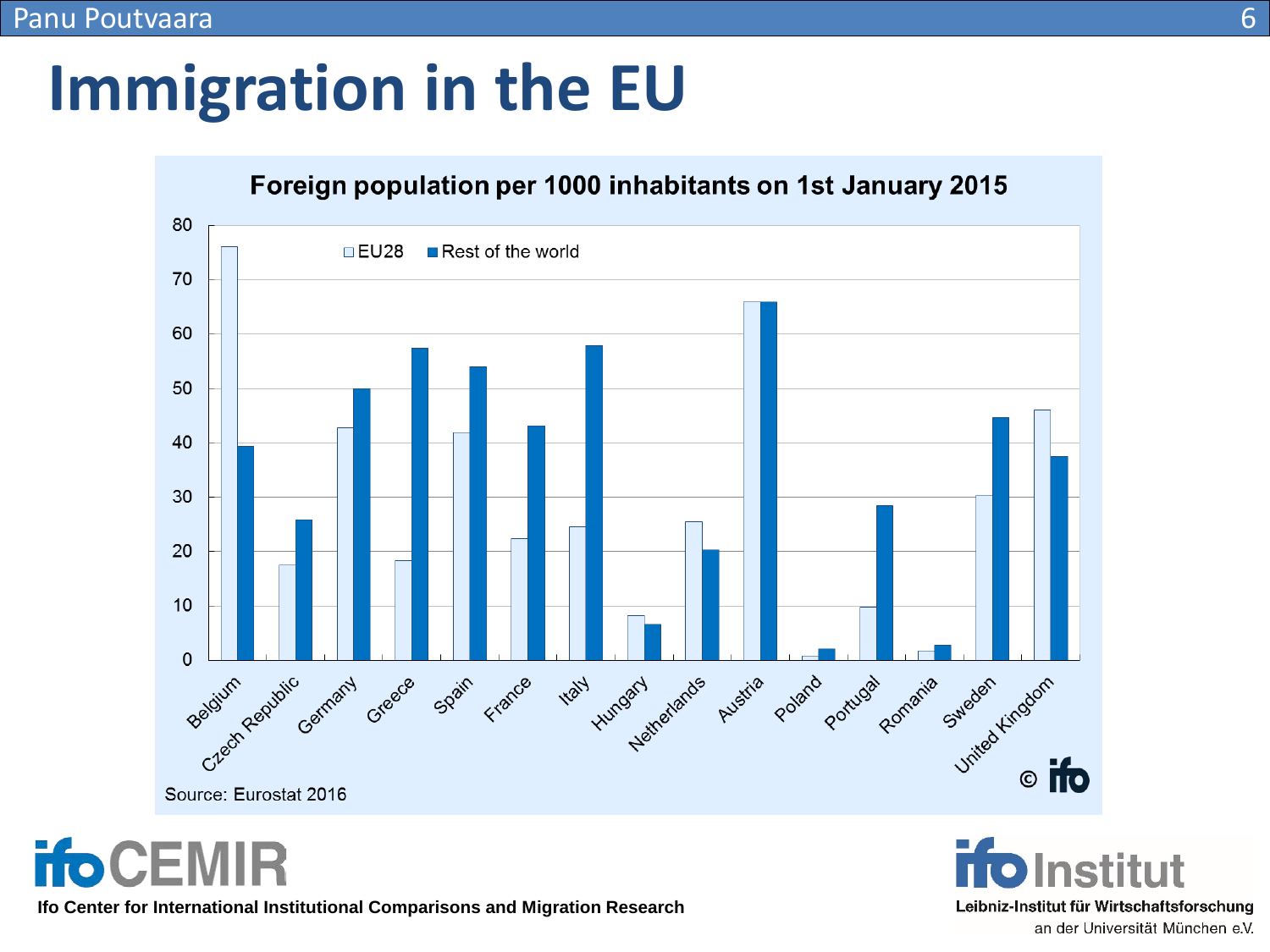#### Panu Poutvaara

#### **Unemployment rates in selected EU Member States 2015 by sex and citizenship, age 15-64**



#### **Source:** Eurostat (2016)

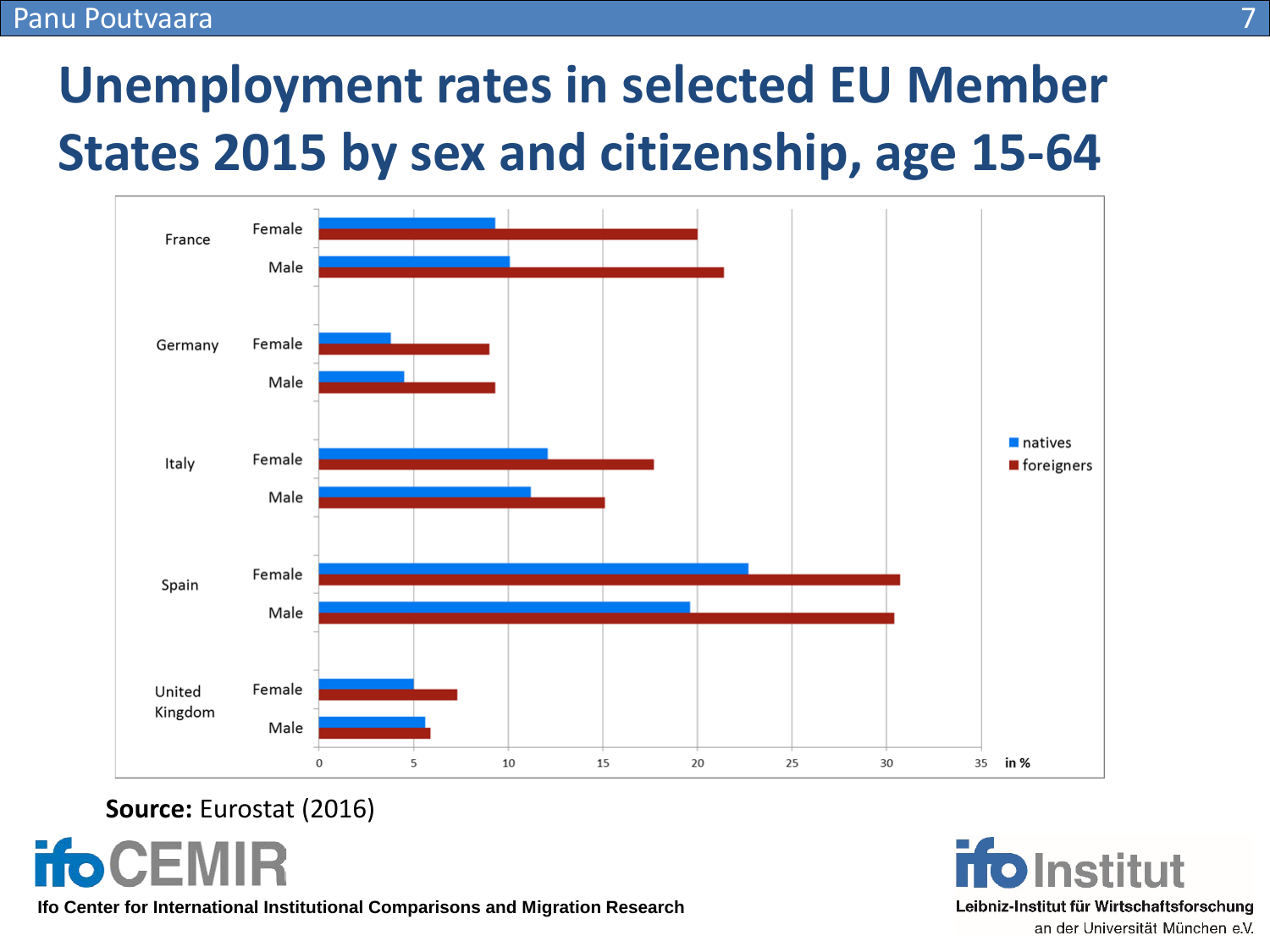# **OVERALL ASSESSMENT OF IMMIGRATION**

- Battisti, Felbermayr, Peri, & Poutvaara (2014): "Immigration, Search, and Redistribution: A Quantitative Assessment of Native Welfare", NBER Working Paper No. 20131.
- Takes into account both labor market effects in the presence of search unemployment and redistribution (unemployment benefits and other public expenditures)



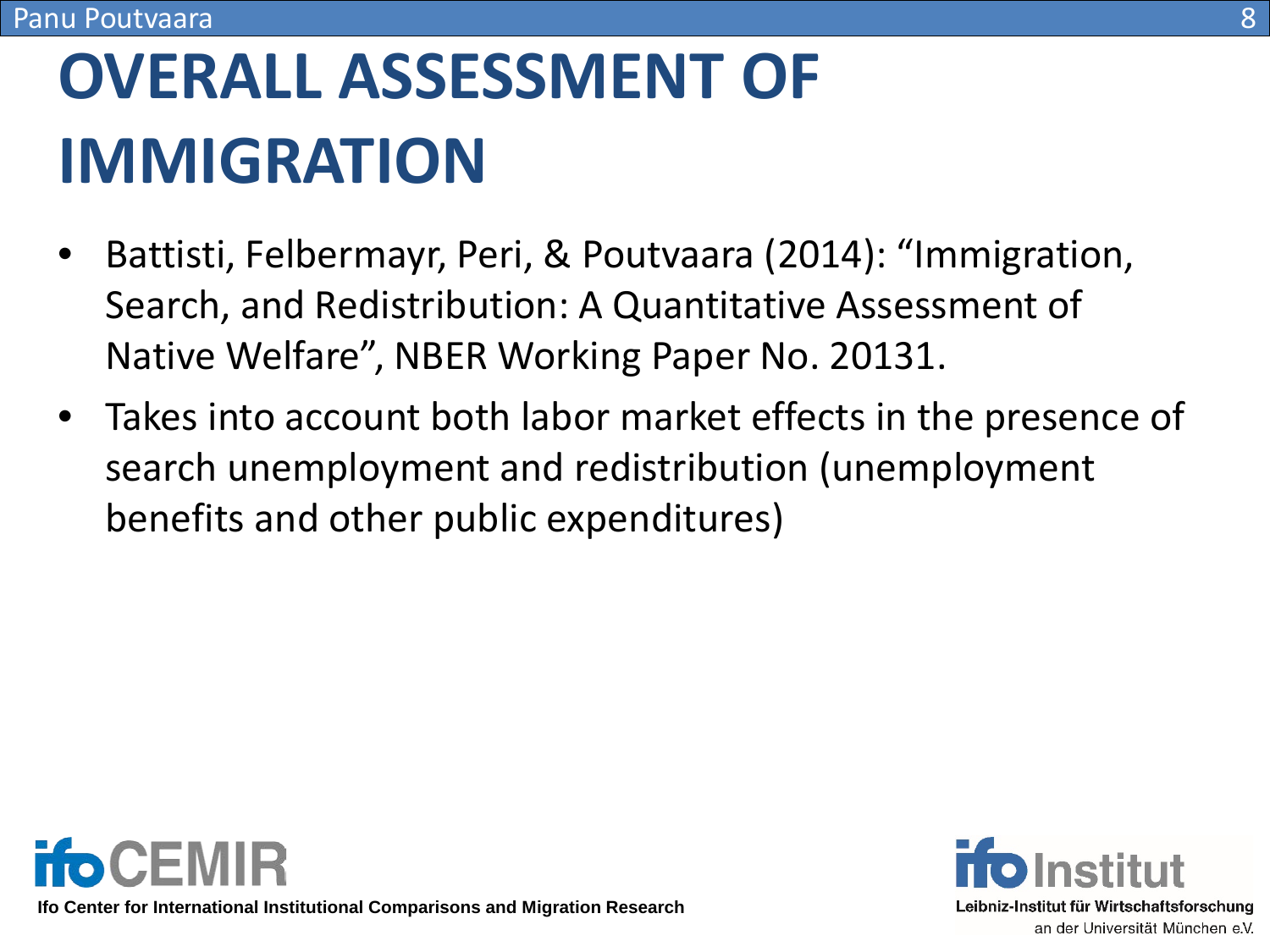# **Ifo migration model**

- **Immigration** surplus
- **Labor market imperfections** -Unemployment -Wage bargaining
- **Welfare state:** 
	- Redistribution through transfers and public goods

**Source**: Battisti, Felbermayr, Peri and Poutvaara, 2014.

**Ifo Center for International Institutional Comparisons and Migration Research**

#### **Integrated approach Native income, status quo vs. autarky, 2012**



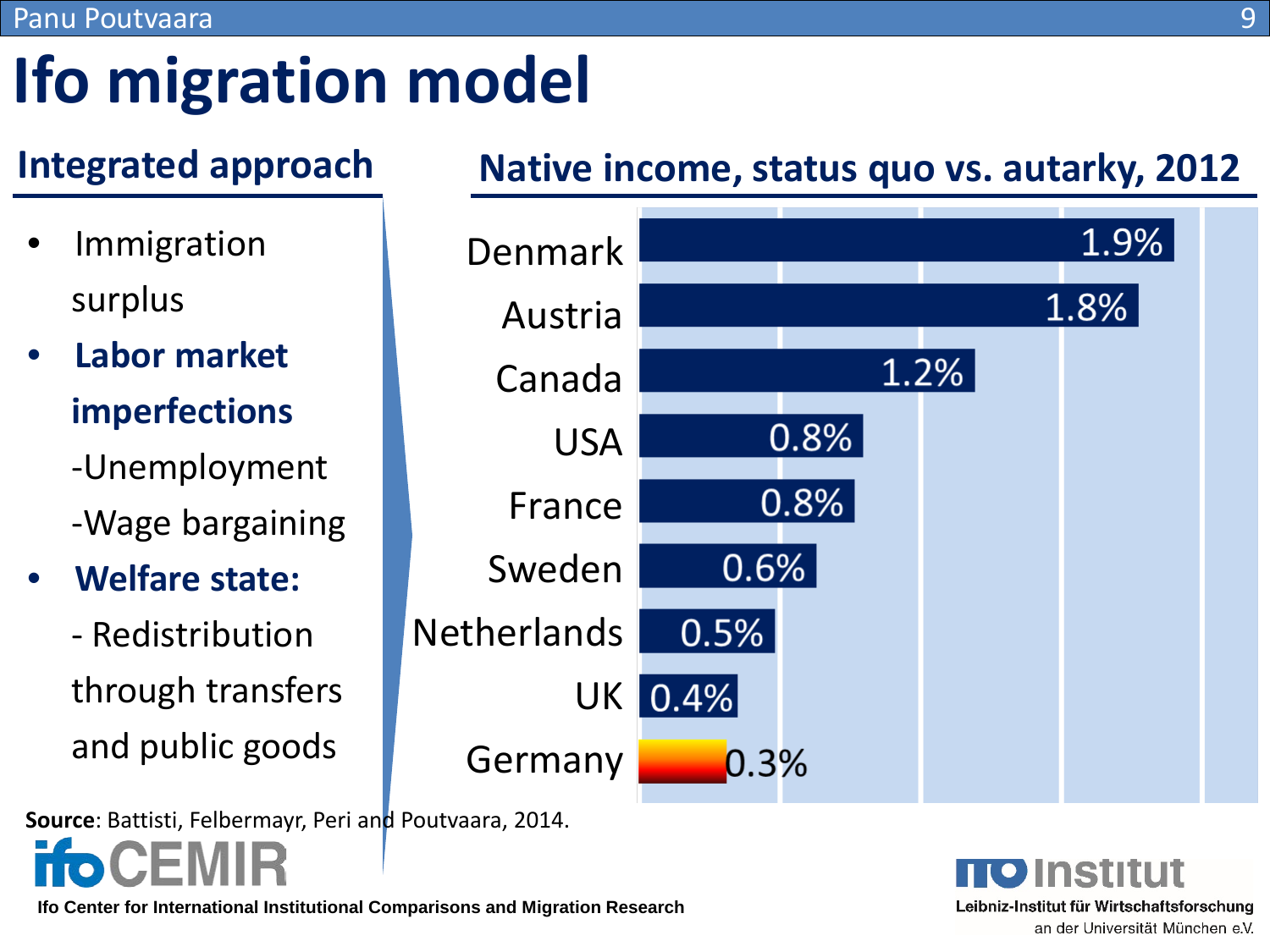# **Ifo migration model**

**Immigration** surplus

#### • **Labor market imperfections** -Unemployment -Wage bargaining

• **Welfare state:**  redistribution through transfers and public goods

**Source**: Battisti, Felbermayr, Peri and Poutvaara, 2014.

#### **Ifo Center for International Institutional Comparisons and Migration Research**

#### **Integrated approach Native income, status quo vs. autarky, 2012**



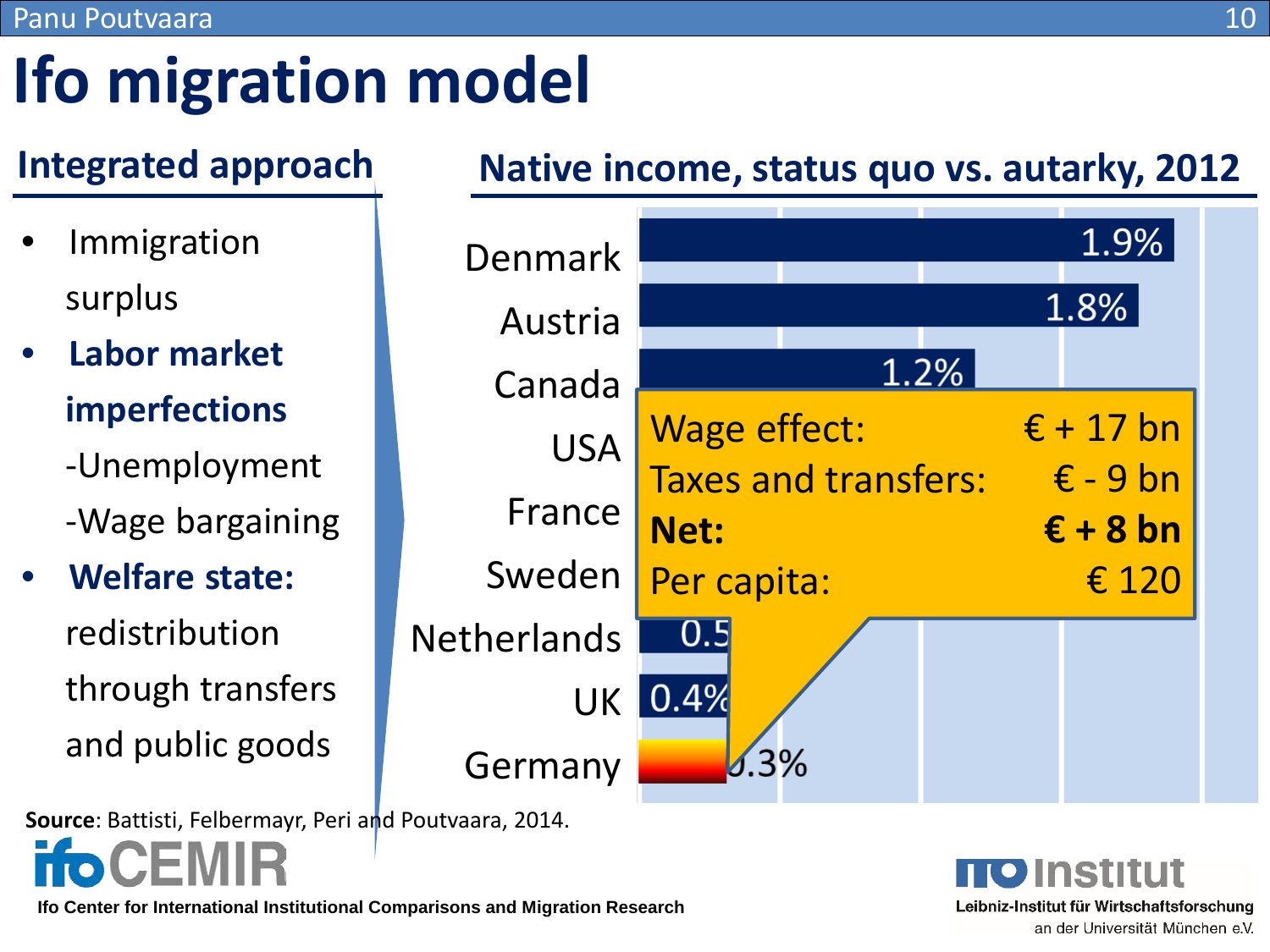# **What factors favor aggregate gains ?**

| <b>Requirements</b> |                                                                         | <b>Germany</b> | <b>OECD</b> |
|---------------------|-------------------------------------------------------------------------|----------------|-------------|
|                     | • Share of high-skilled immigrants<br>relative to natives: HIGH         | 0.7            | 1.0         |
|                     | Unemployment rate of low-skilled<br>immigrants relative to natives: LOW | 1.8            | 1.6         |
|                     | Government spending as a share of<br>GDP:* LOW                          | 46%            | 45%         |
|                     | Labor force share of immigrants:**<br><b>MEDIUM</b>                     | 15%            | 17%         |
|                     |                                                                         |                |             |

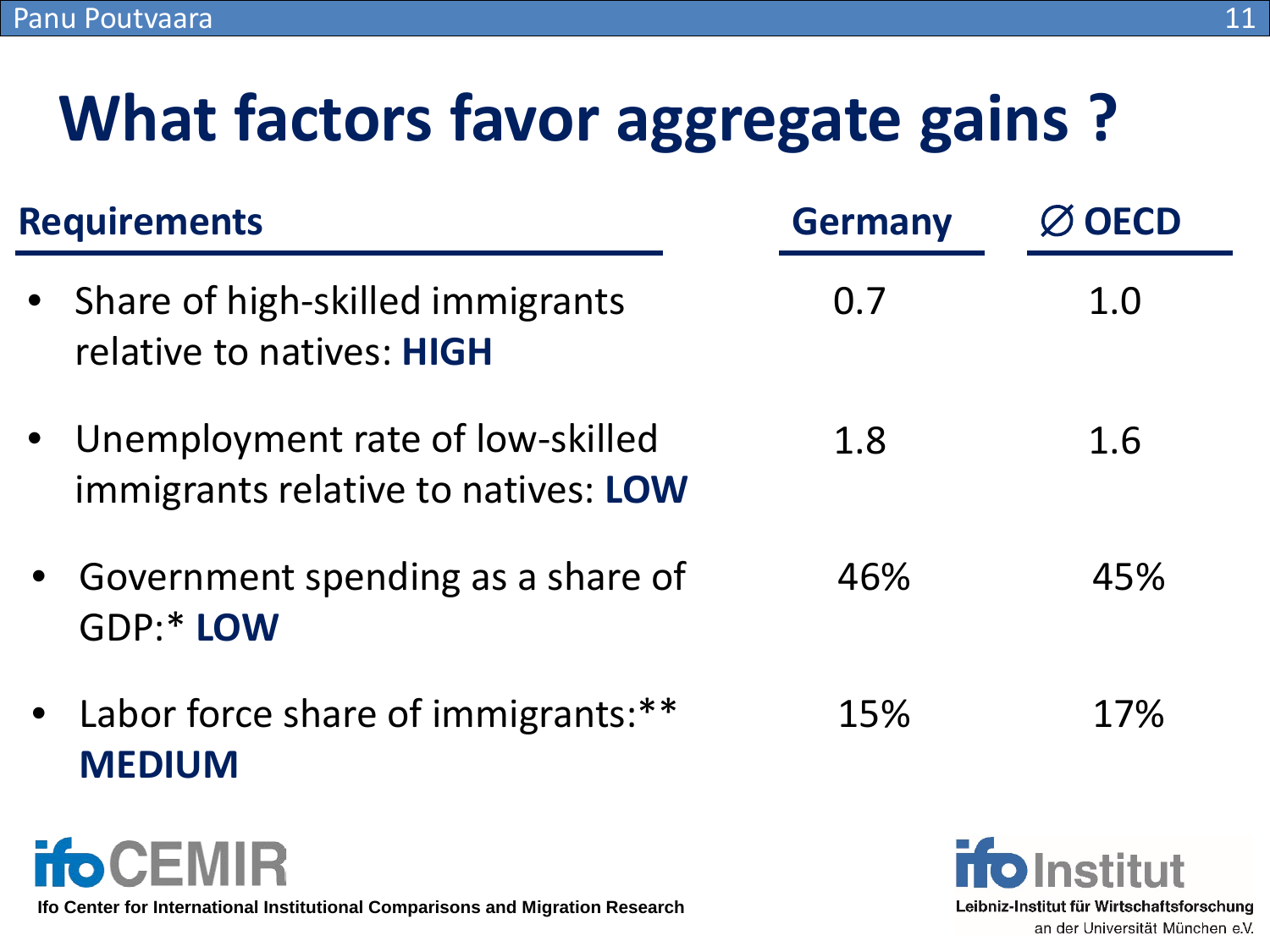# **PUSH AND PULL FACTORS**



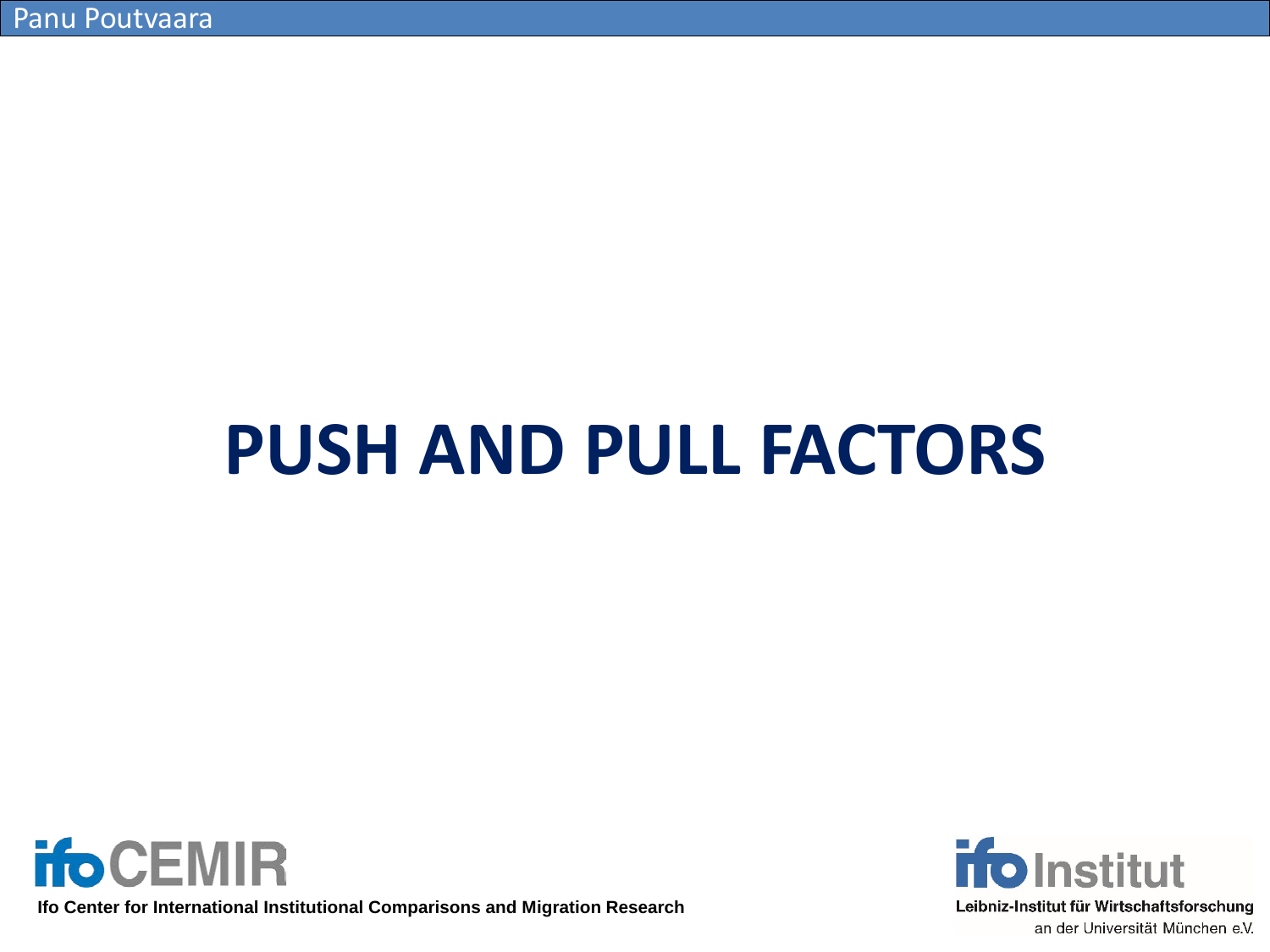# **Youth bulge**

**UN forecasts, median age in years, some migration included**



an der Universität München e.V.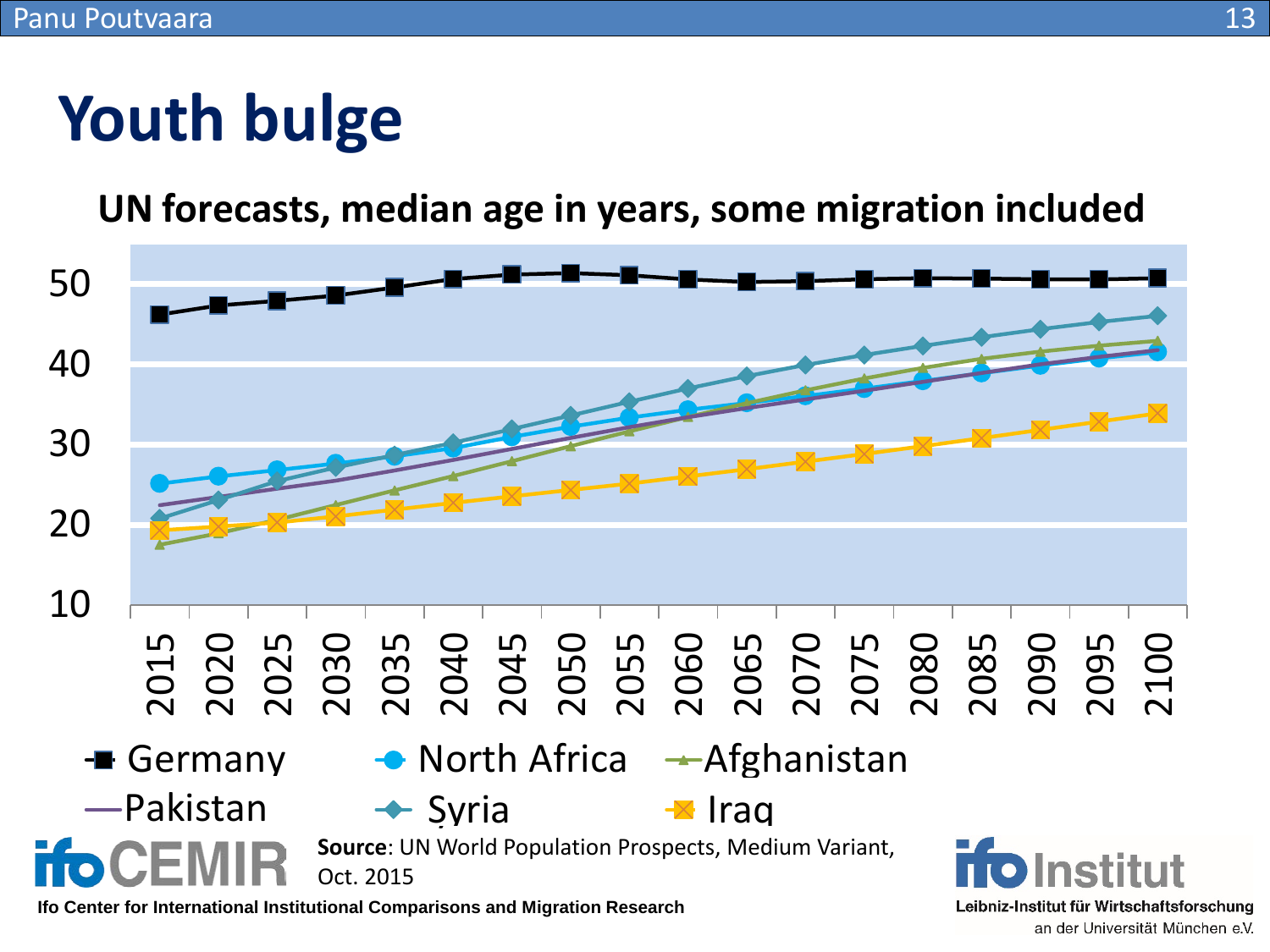### **Demographic divergence**

#### **UN forecasts, million persons, some migration included**



an der Universität München e.V.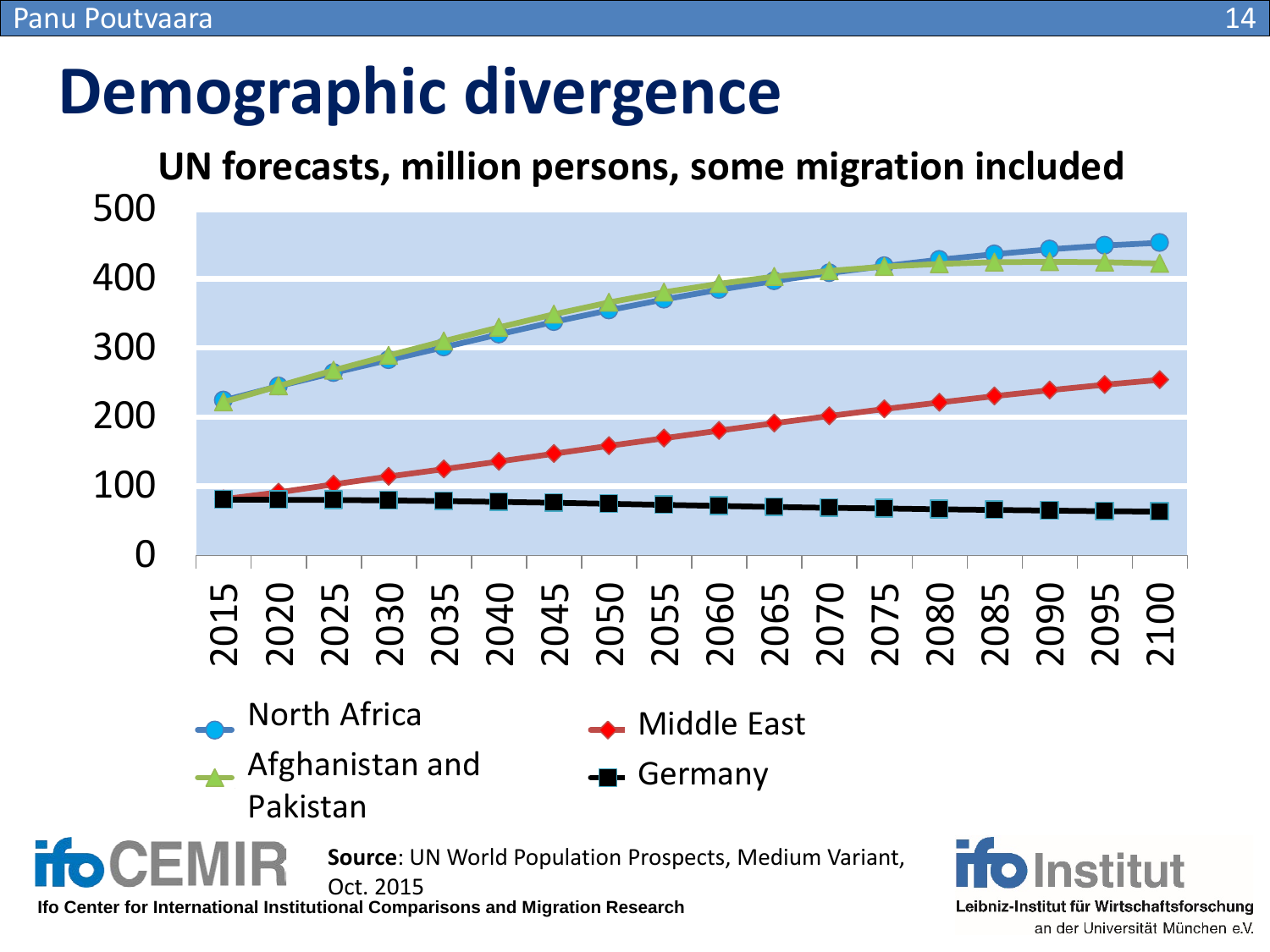### **Development gaps**

**Per capita incomes in PPPs (USD, 2005 prices), Germany = 100%, 2014**

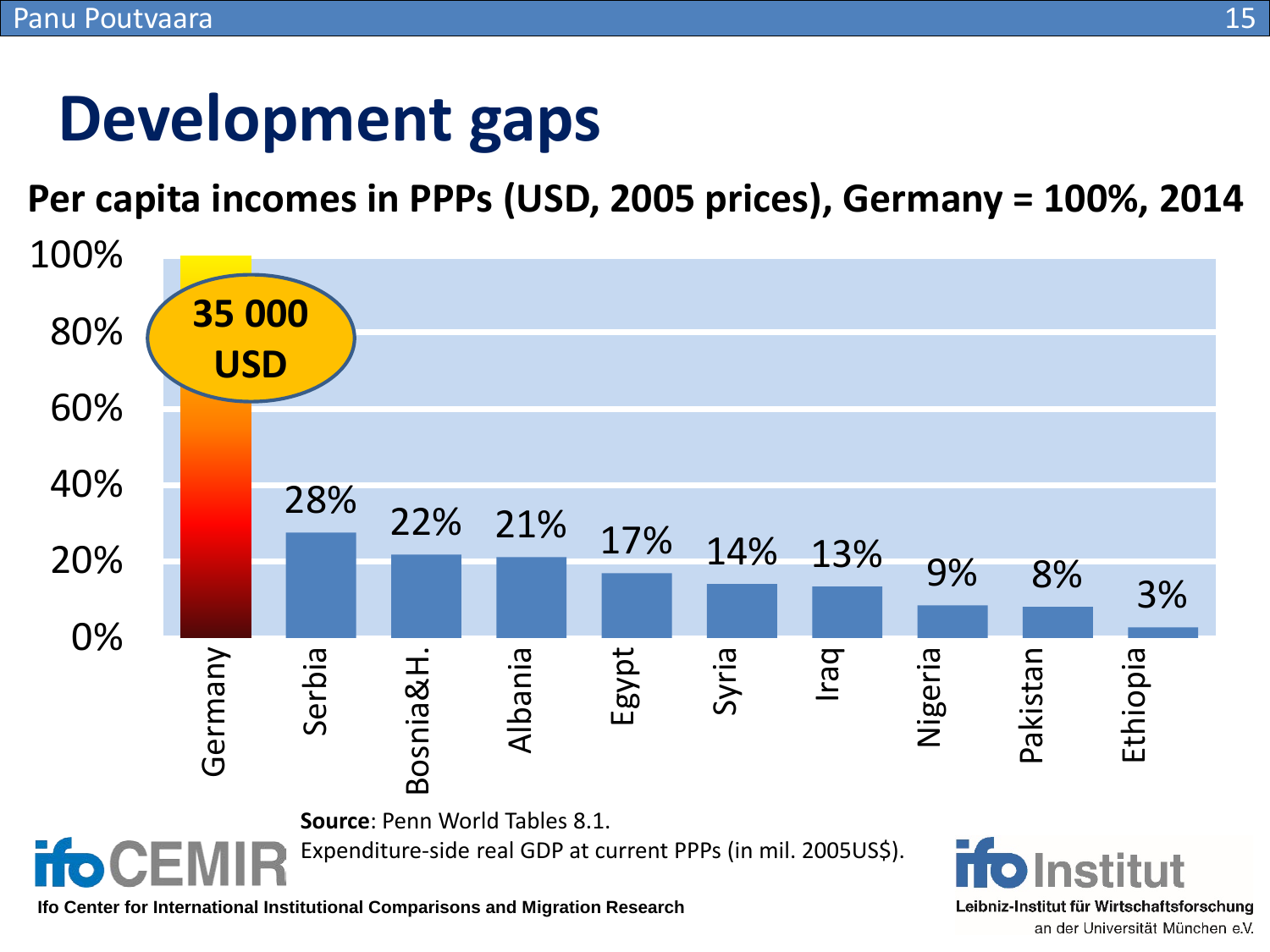# **Conflicts and climate change**

- Since March 2011, over a quarter of a million people have been killed in Syria. As of 2016, there are 4.8 million Syrian refugees, and 6.5 million are internally displaced
- Religious conflicts also in other countries
- Climate change a huge global threat; may leash migration flows that are much bigger than anything seen so far

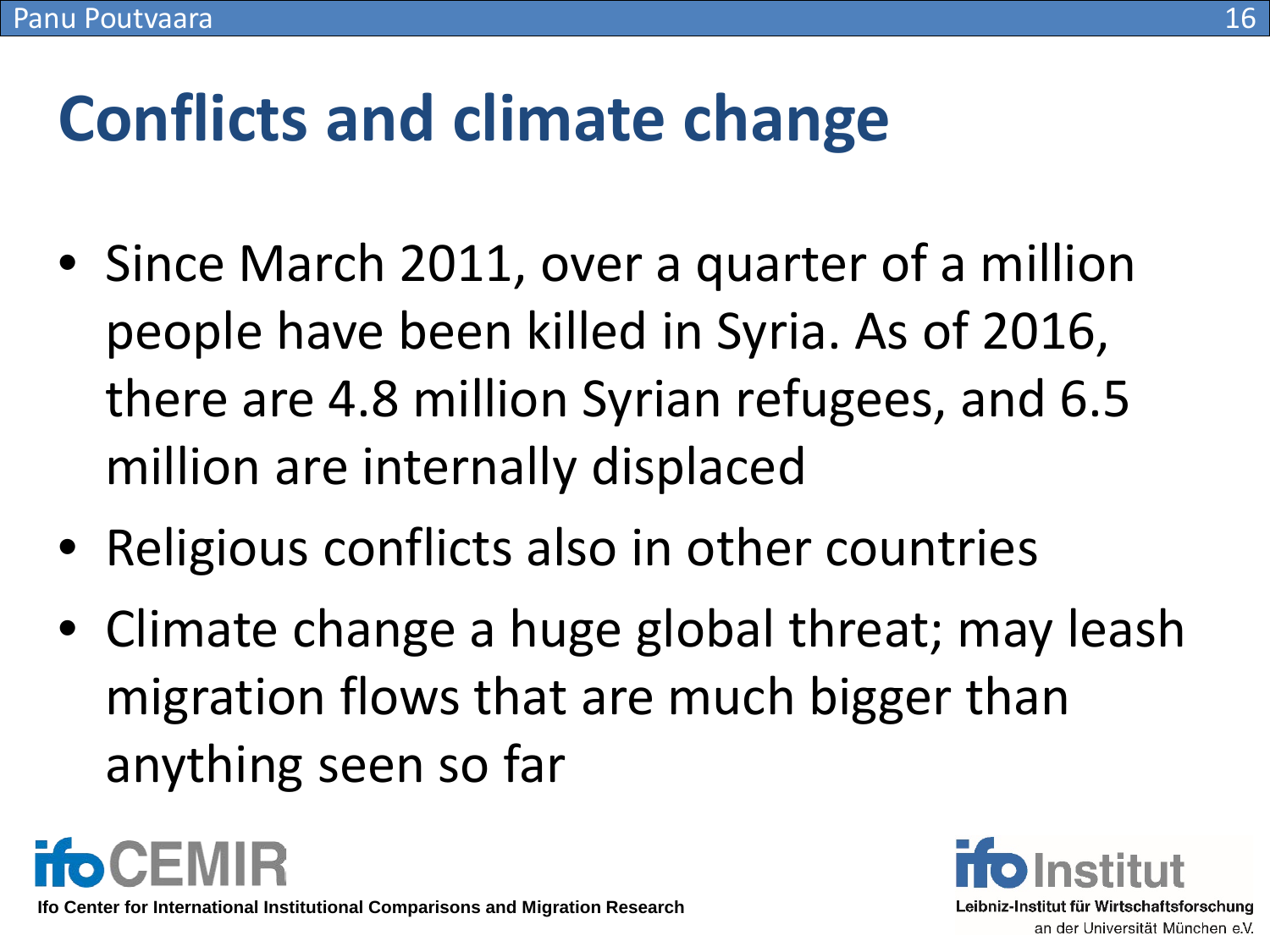# **SELF-SELECTION OF MIGRANTS**



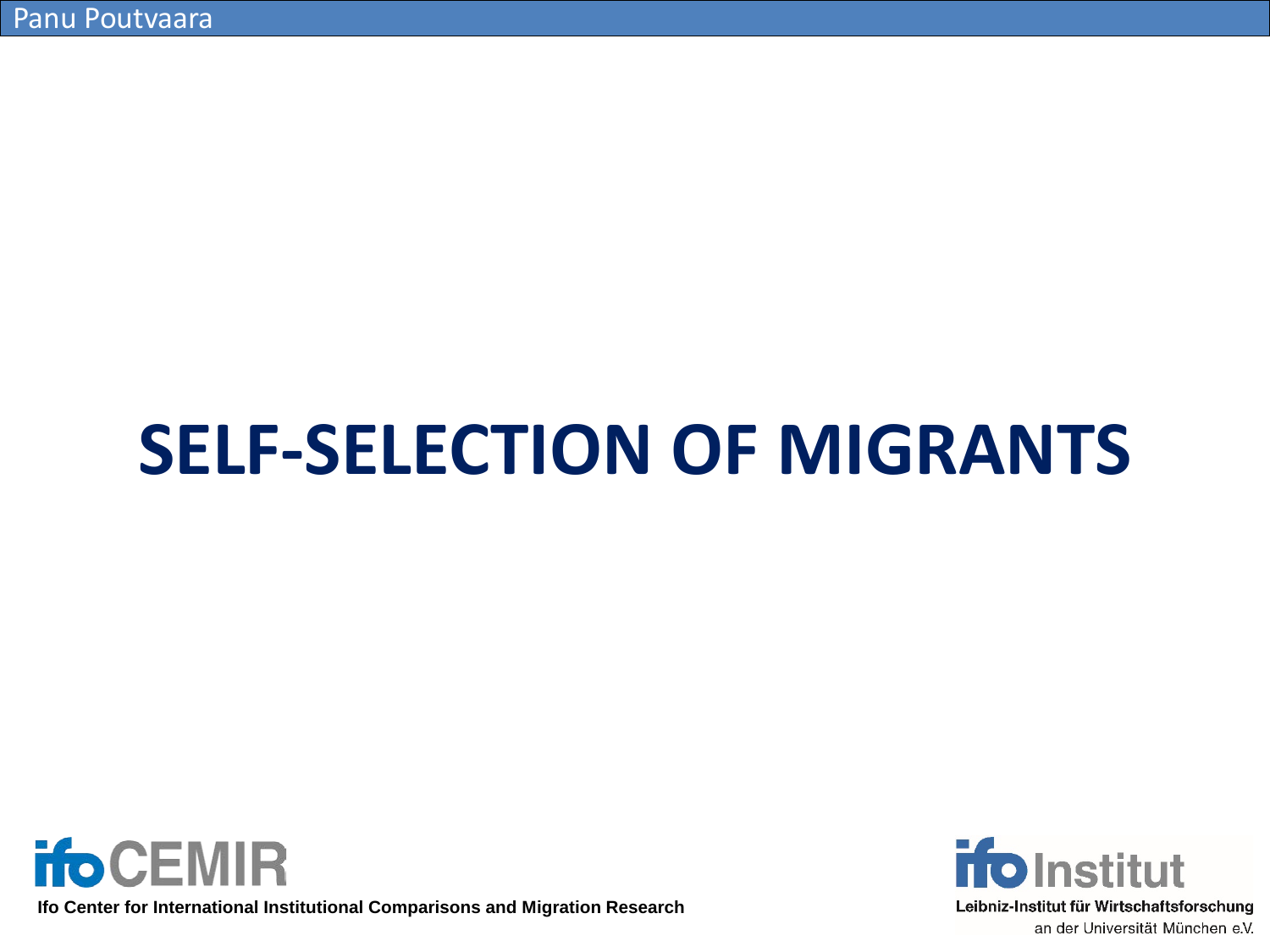#### 18

# **Roy-Borjas model**

- Borjas, G.J. (1987). Self-Selection and the Earnings of Immigrants. American Economic Review 77: 531-553.
- Theoretical result on the conditional expectations of earnings distributions among migrants and stayers (average earnings)
- Results tested by comparing immigrants from different countries in the US

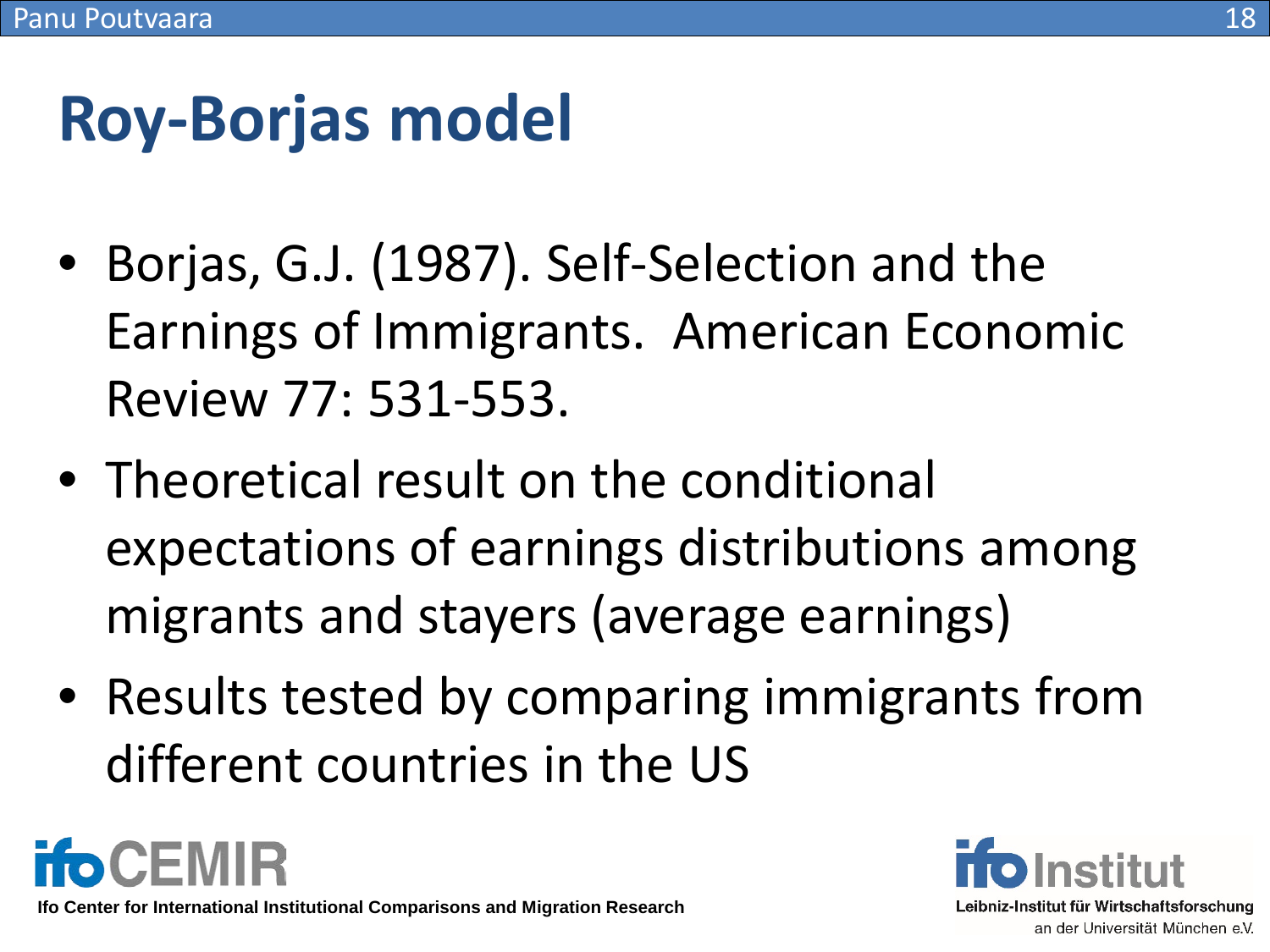# **What drives selection ?**

- **Policy**: Canada, Australia, …
- **Relative scarcity:** distribution of gross wages
- **Welfare state**: distribution of net incomes
	- Individuals with high earnings potential: prefer low redistribution (low taxes, low transfers)
	- Opposite for low earnings potentials
	- **A problem for host countries with generous welfare states and regional / global efficiency**



CEMIR



Source

**GER**

**US**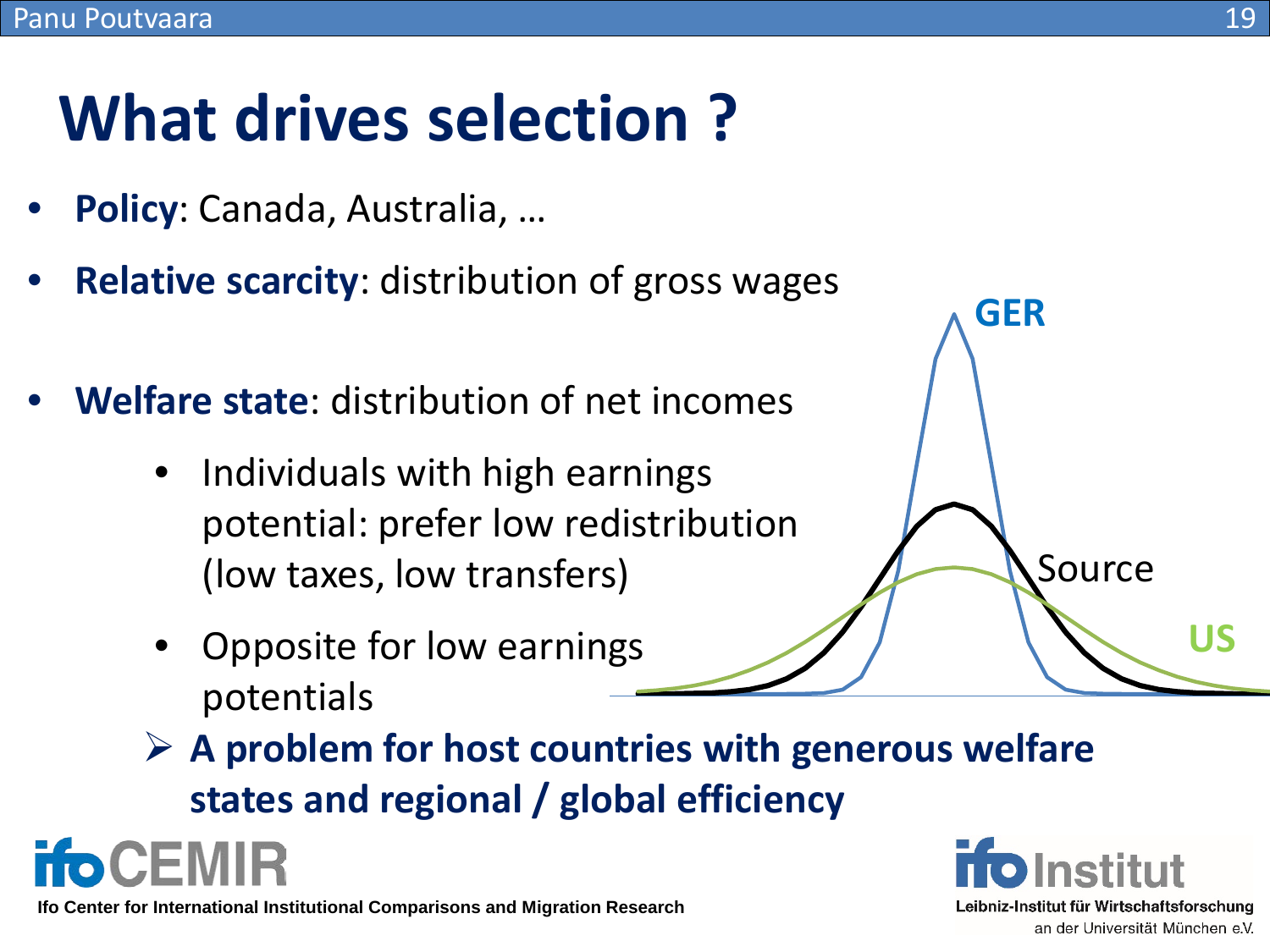### **Immigrants to EU negatively selected**

#### **Germany, 2013, gross wages**



**Source**: Battisti et al., 2015. Data from SOEP.

**Ifo Center for International Institutional Comparisons and Migration Research**

**ifoCEMIR** 

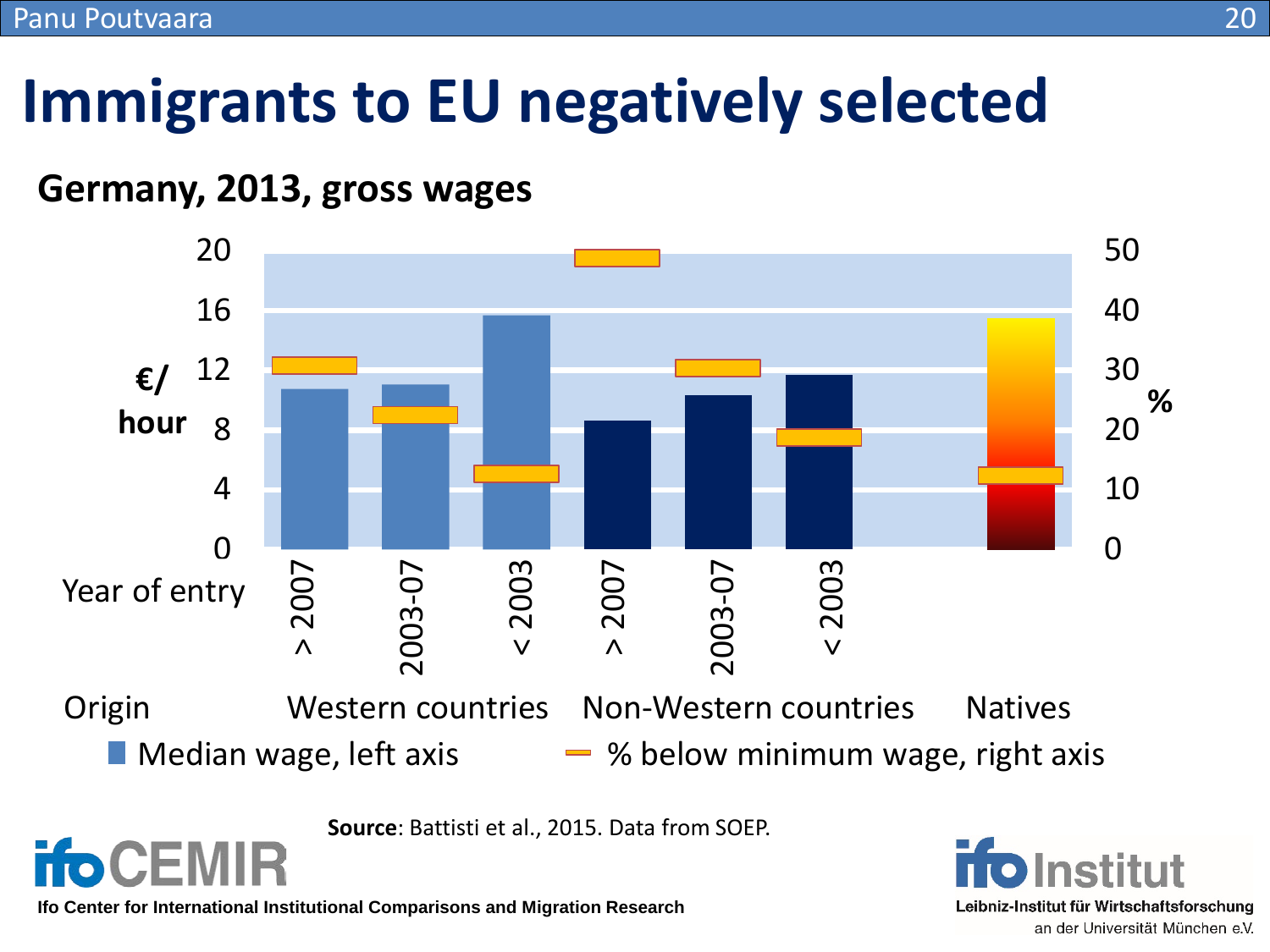### **New result on self-selection: theory**

- Borjas, Kauppinen, Poutvaara (2015): Self-Selection of Emigrants: Theory and Evidence on Stochastic Dominance in Observable and Unobservable Characteristics. NBER WP 21649.
- The conditions shown to result in positive or negative selection in terms of expected earnings also imply a **stochastic dominance relationship** between the earnings distributions of migrants and non-migrants

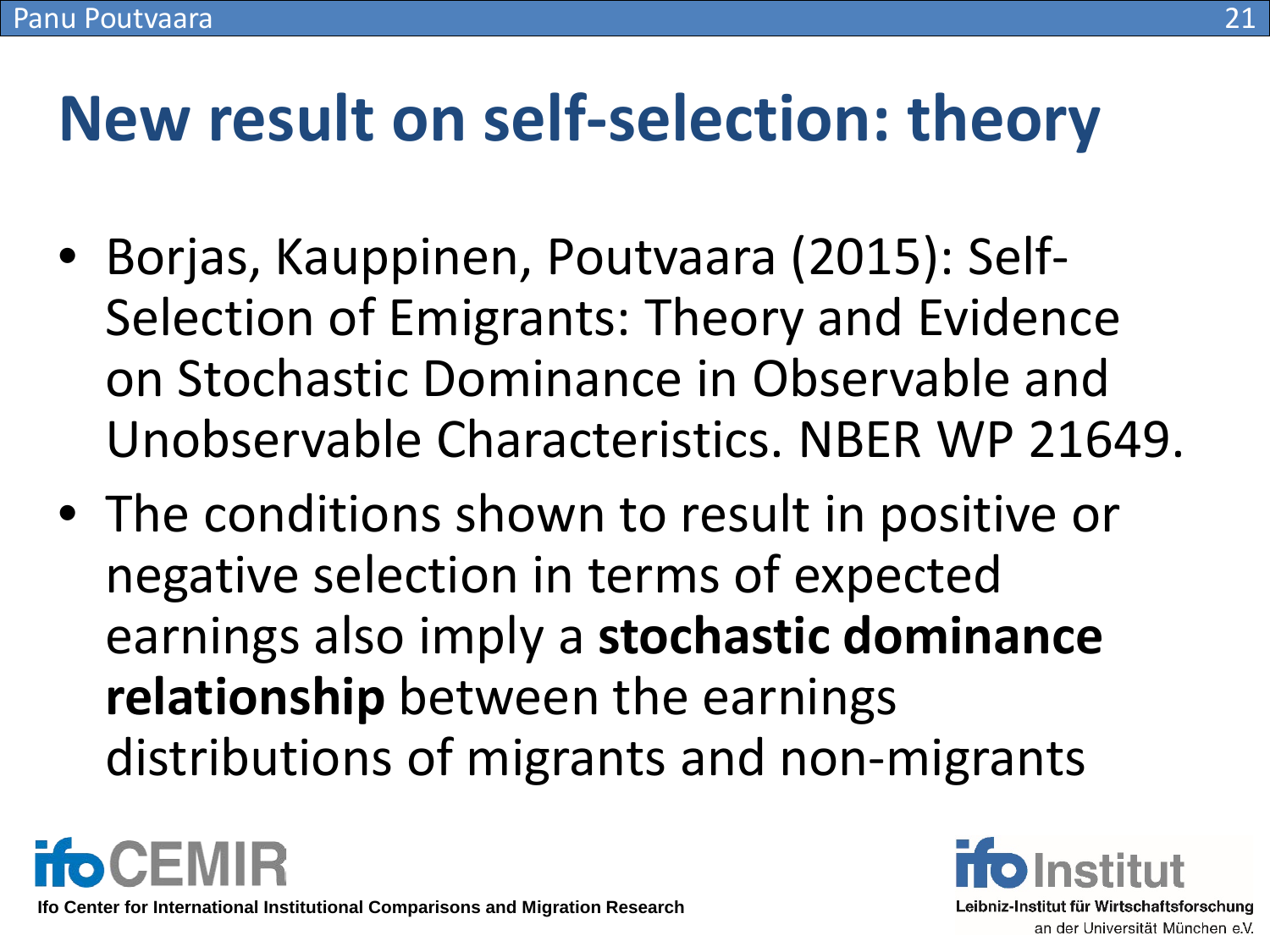### **Evidence from Denmark: men**



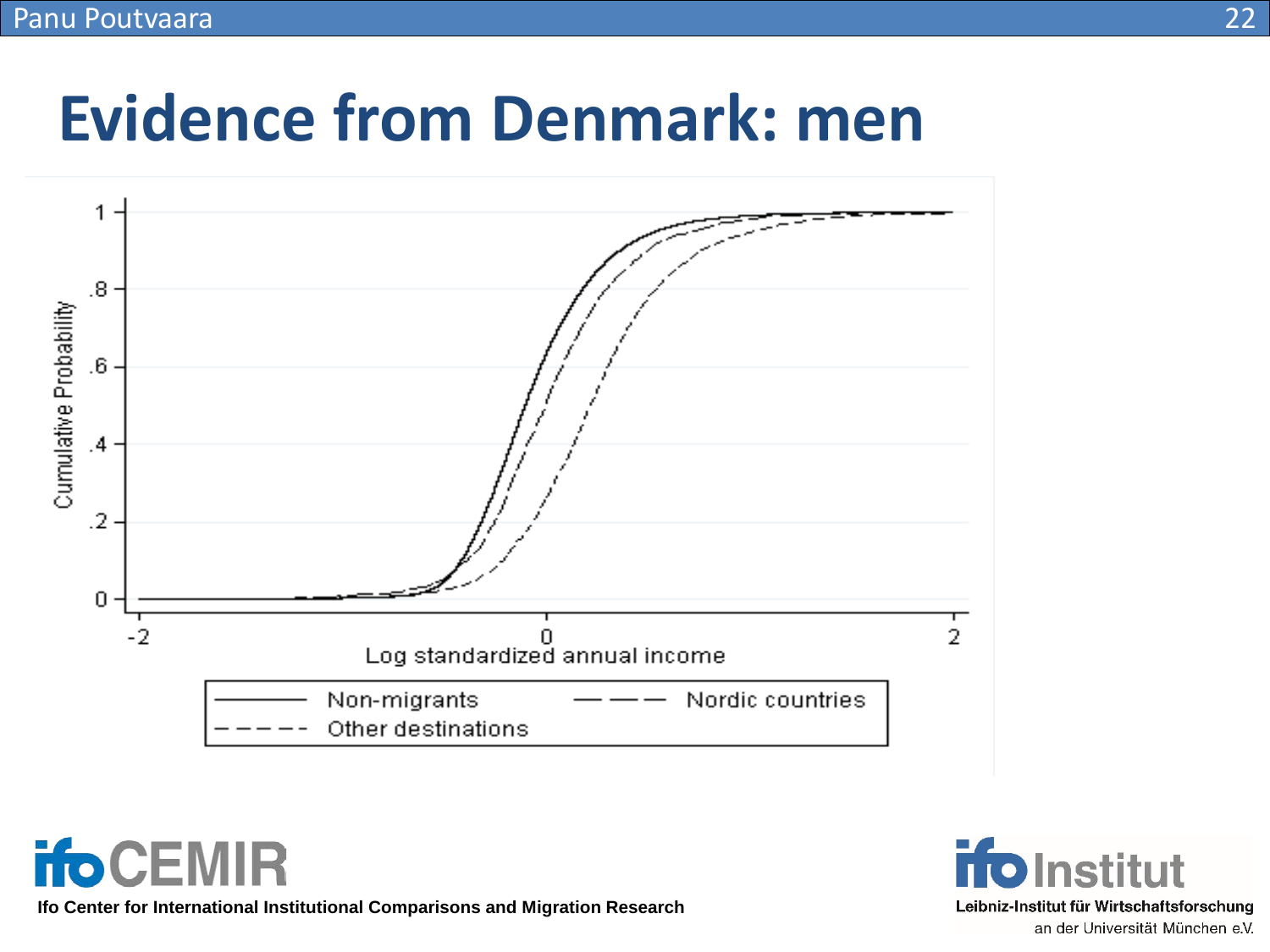

### **Evidence from Denmark: Women**



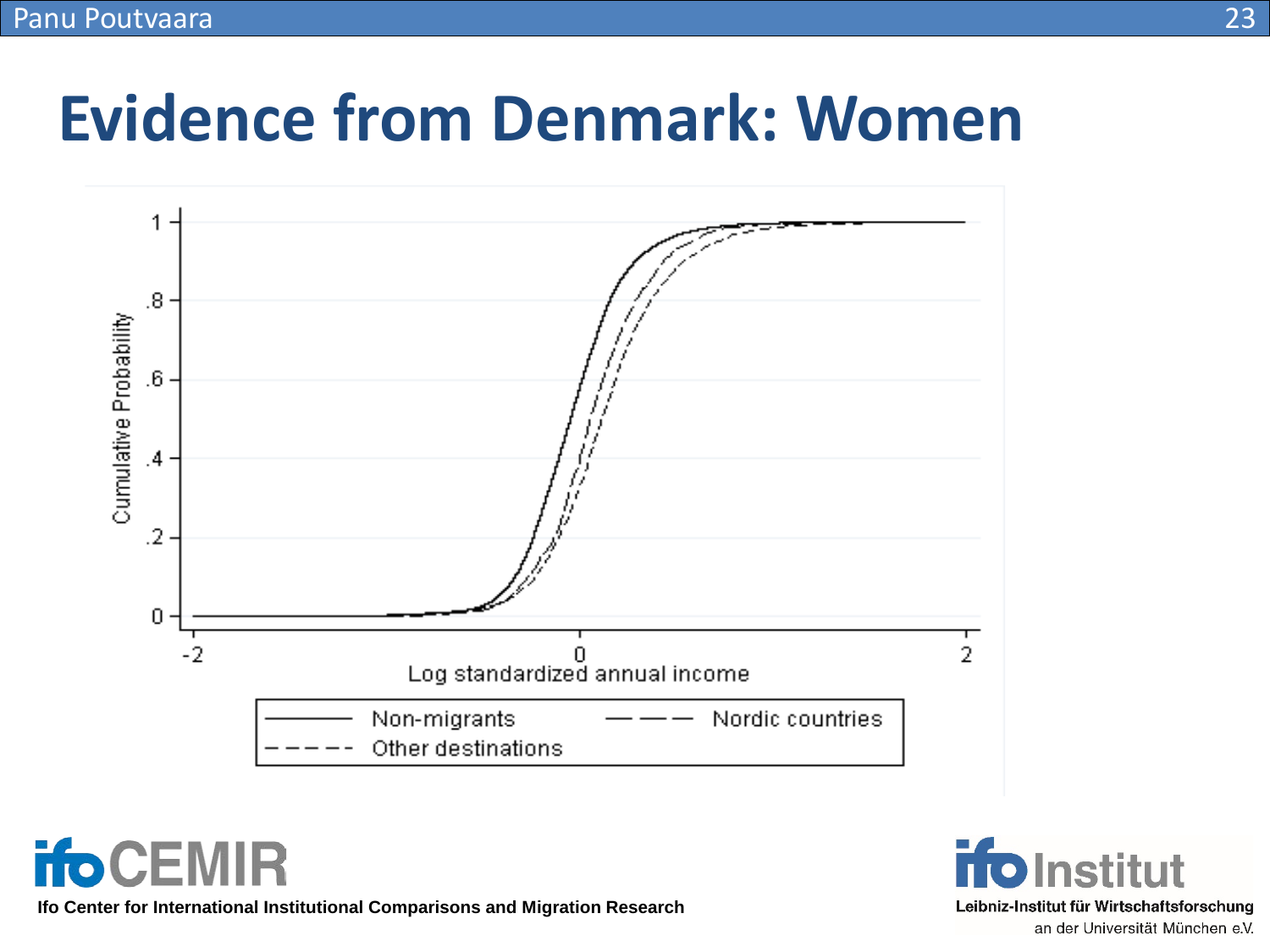#### **Selection in residuals: men**



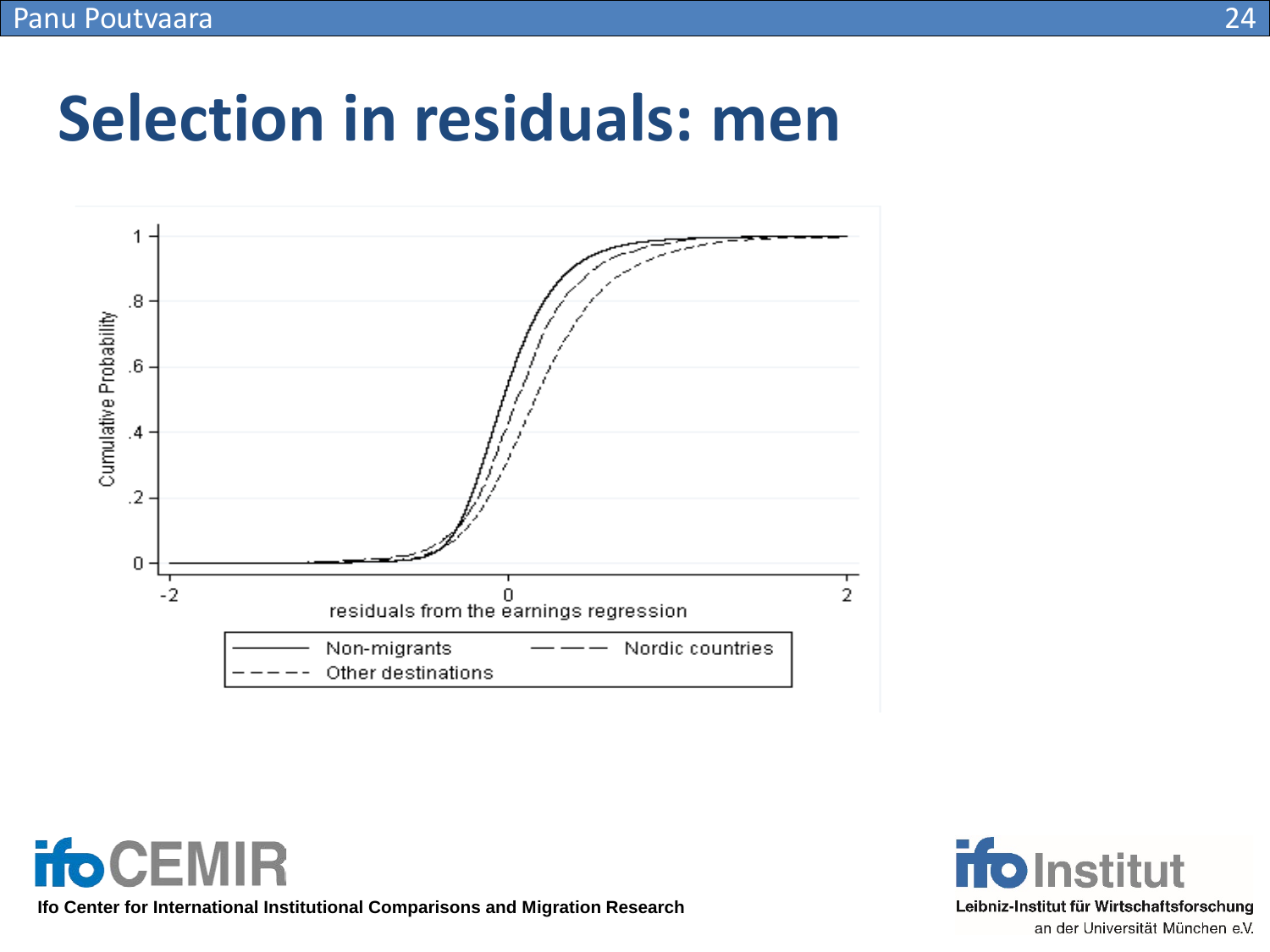### **Selection in residuals: women**



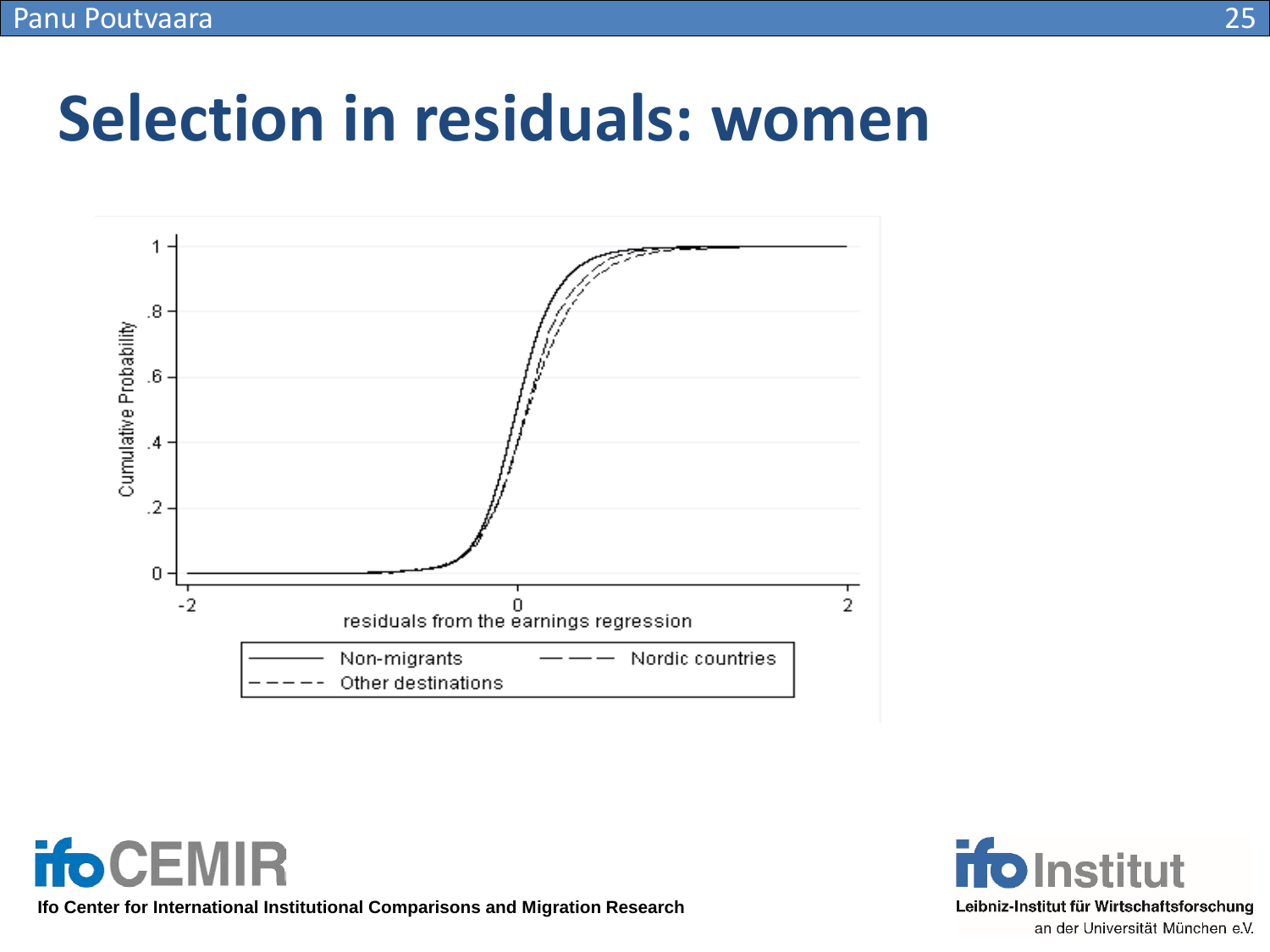# **Strong positive selection in observables and unobservables**

- Emigrants from Denmark earn more, are better educated and have higher unobserved abilities than non-migrants
- A challenge to financing welfare states
- Results can be expected to hold also for other EU countries; emigrants typically much better educated also in other countries

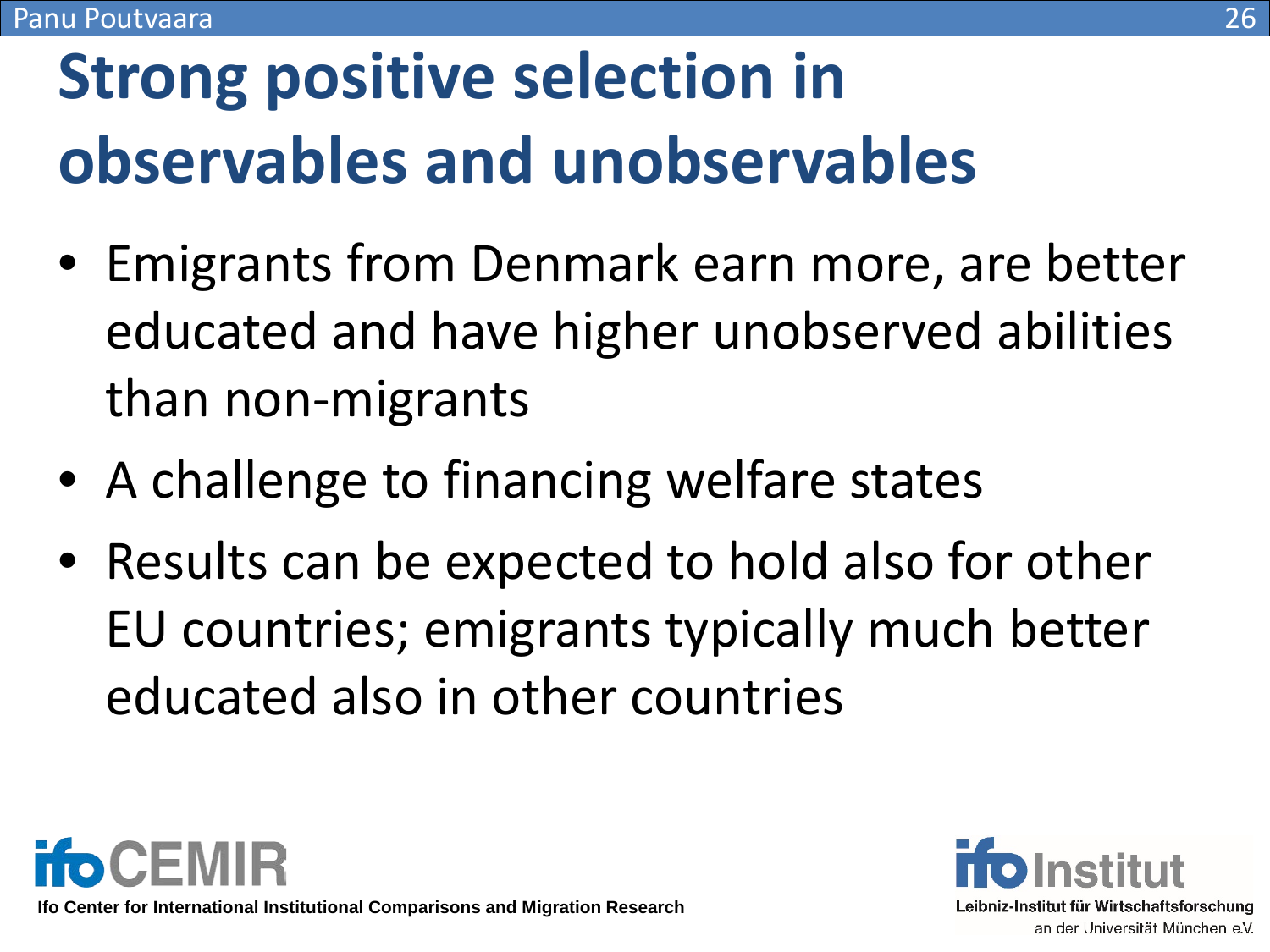# **2015: DRAMATIC SITUATION**



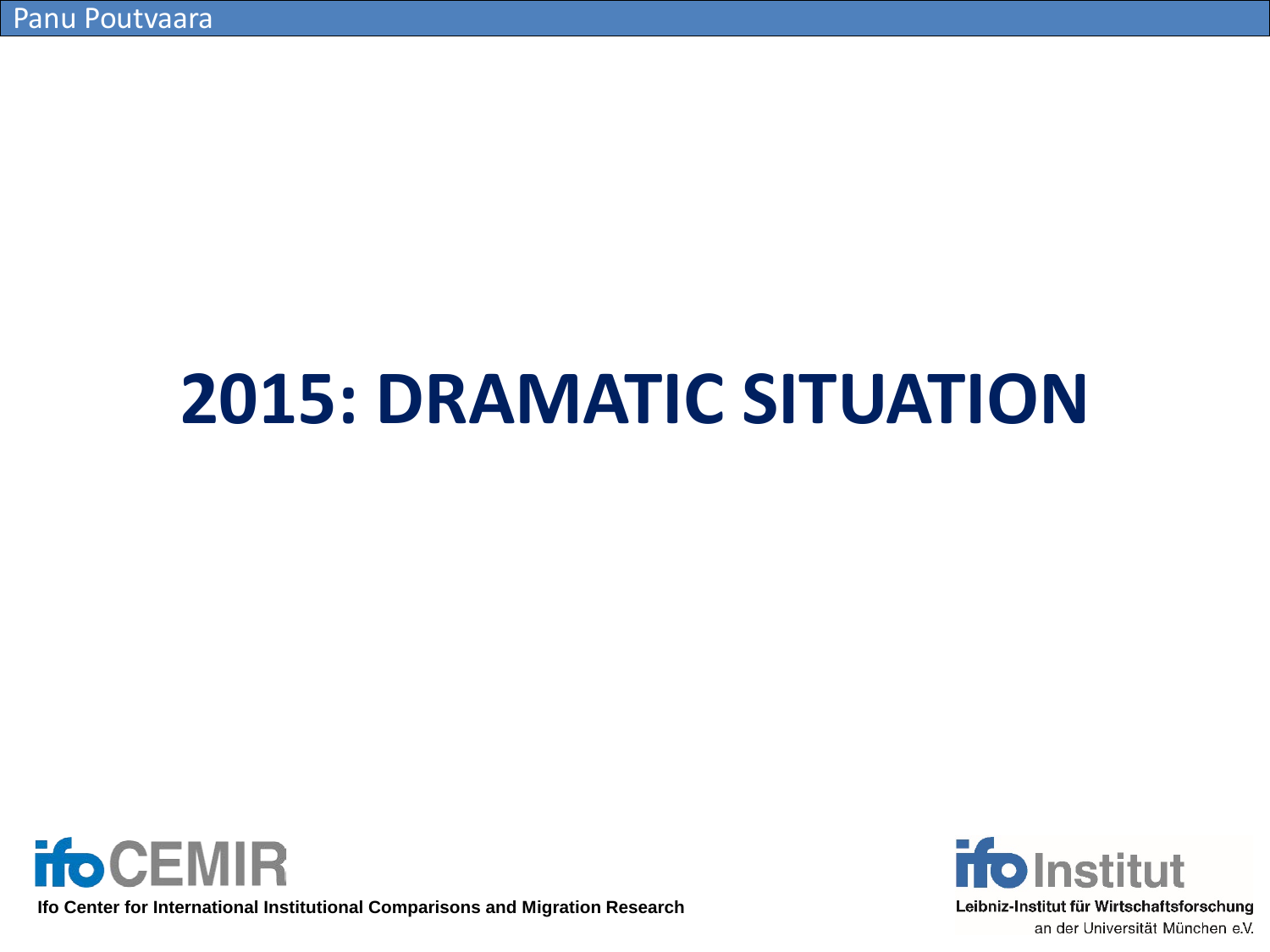### **REGISTERED ASYLUM-SEEKERS**

#### **Numbers in 2015, in thousand**



**ifo CEI Source**: BAMF (EASY Data).

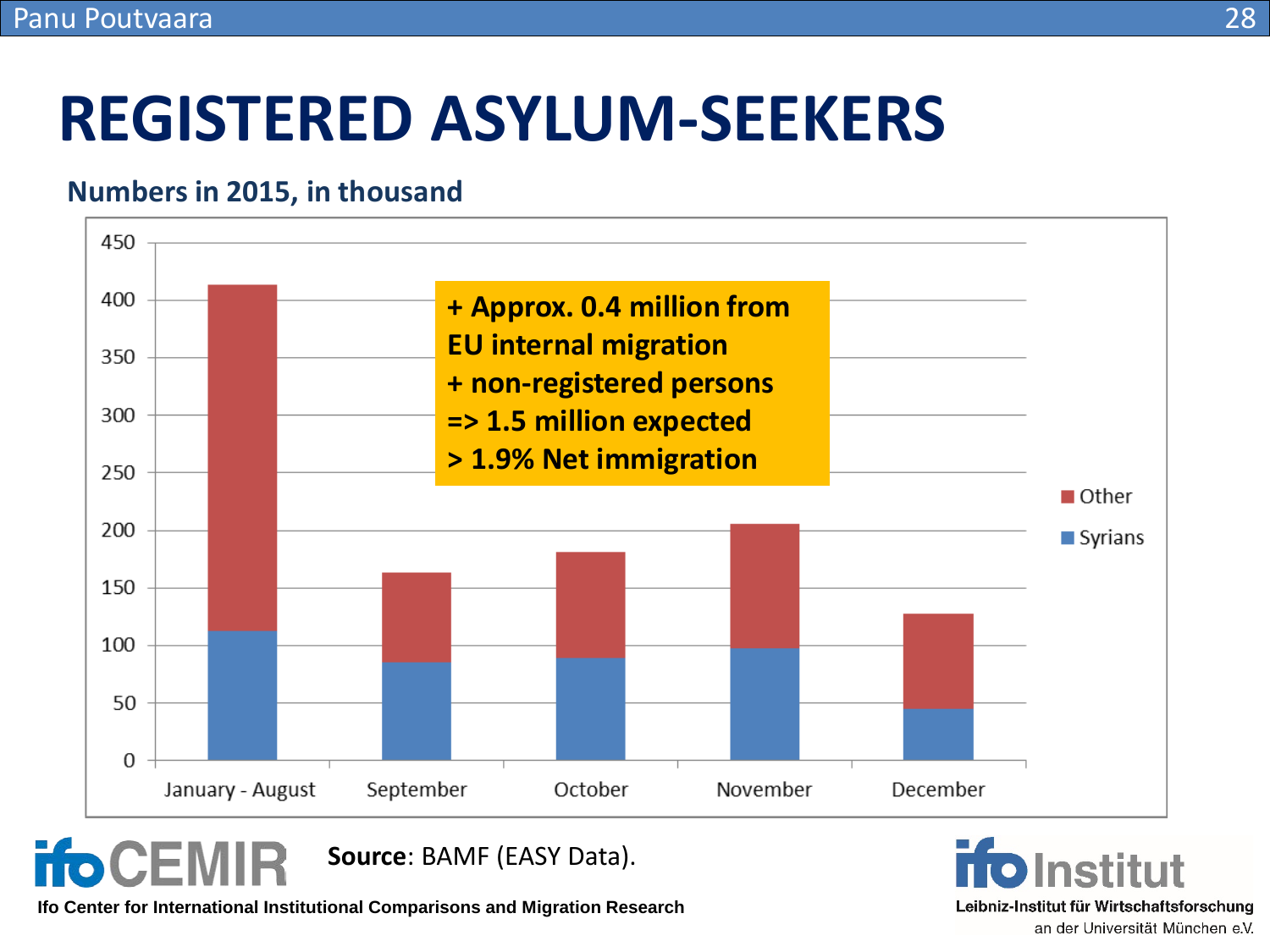### **Historical comparison**

- Immigration to the United States peaked in 1907, with immigration rate of 1.5%
- 1910, 15.5% of American population born abroad
- In January 2014, 12,1% of German population born abroad



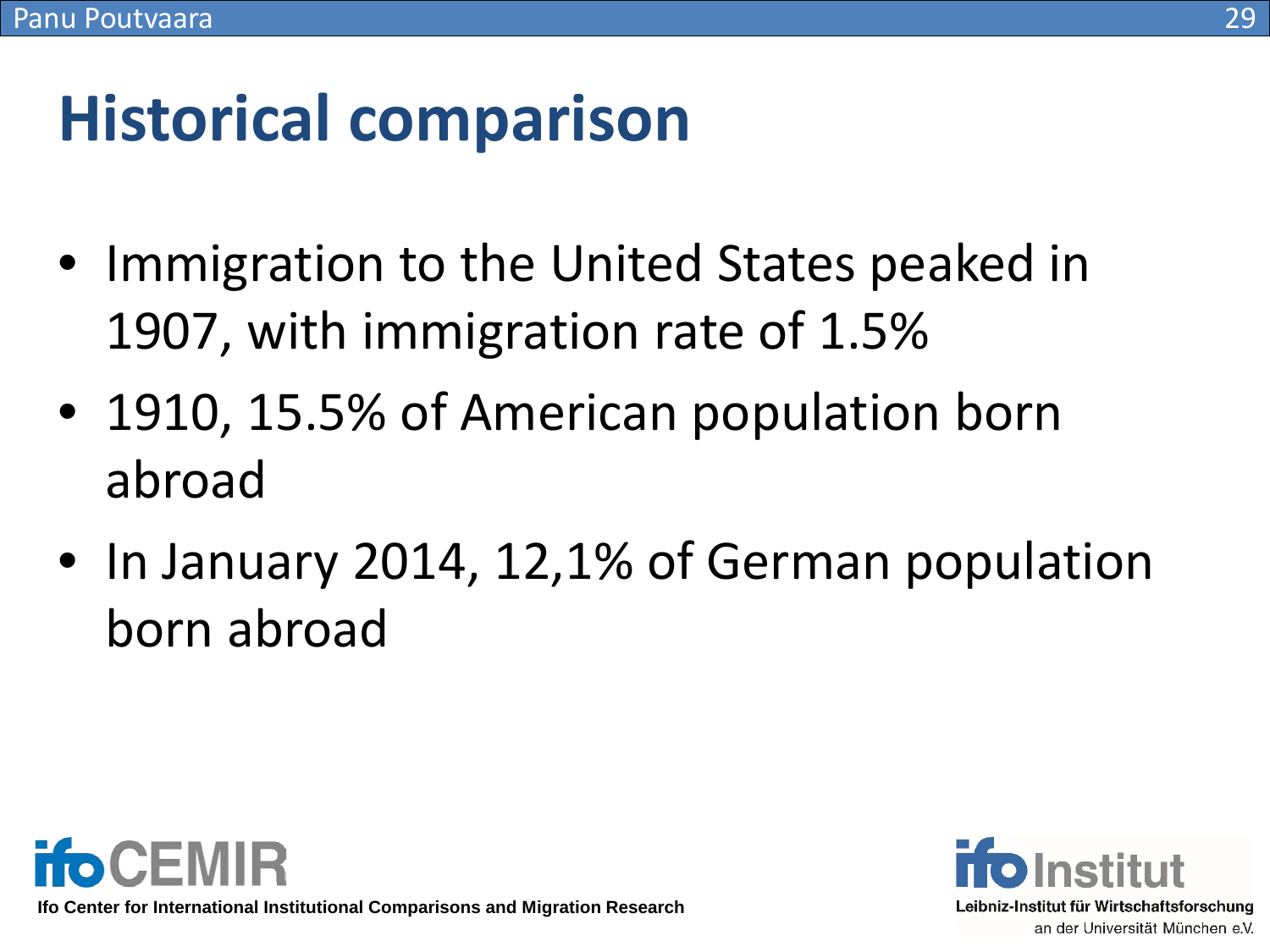# **WHAT DO WE KNOW ABOUT ASYLUM SEEKERS?**



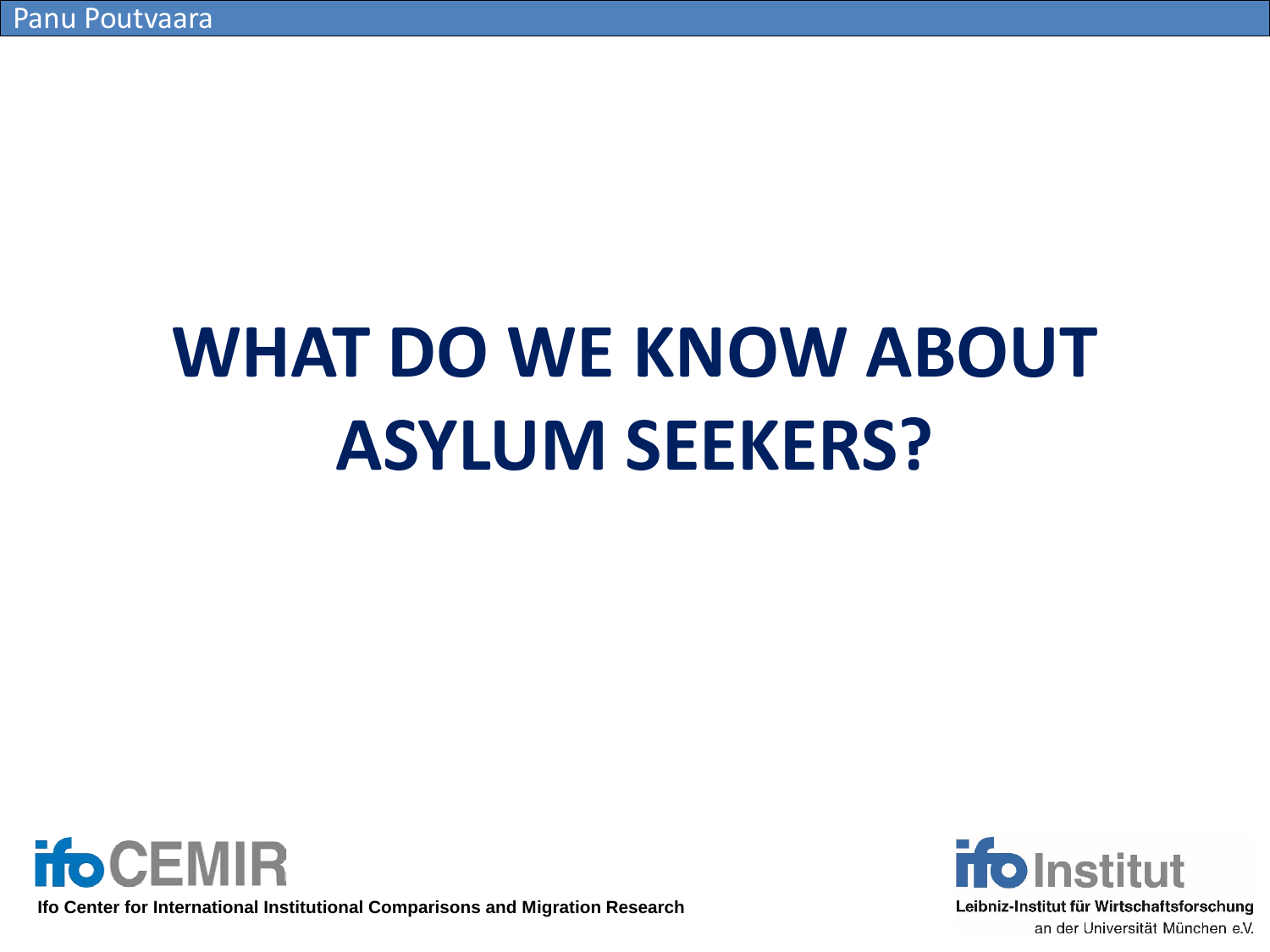### **VERY YOUNG…**

#### **Share, %**



**ifoCEMIR** 

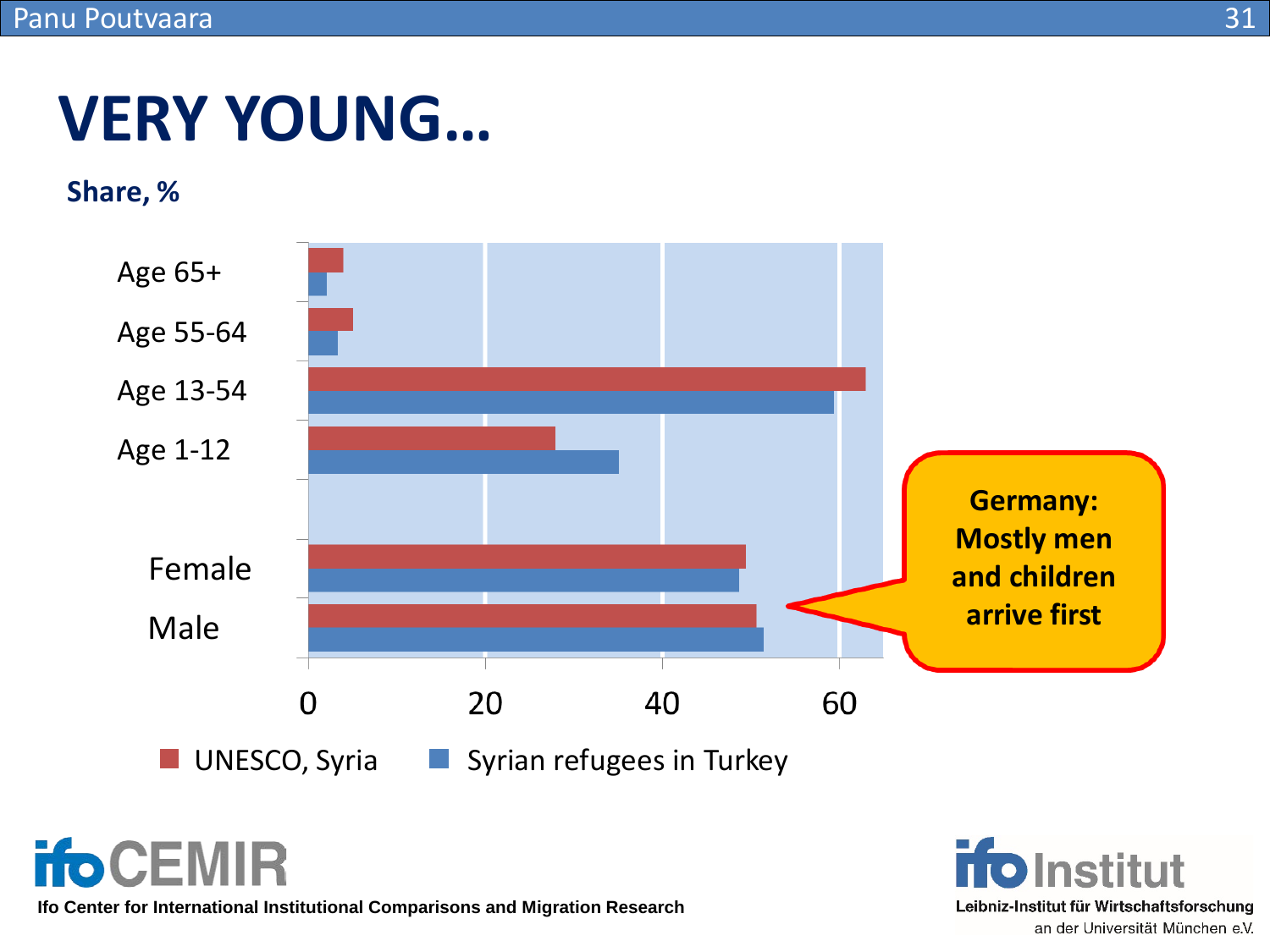# **… AND RELATIVELY UNTRAINED**

#### **Share, %**





**Source**: Battisti and Felbermayr, 2015.

CEMIR

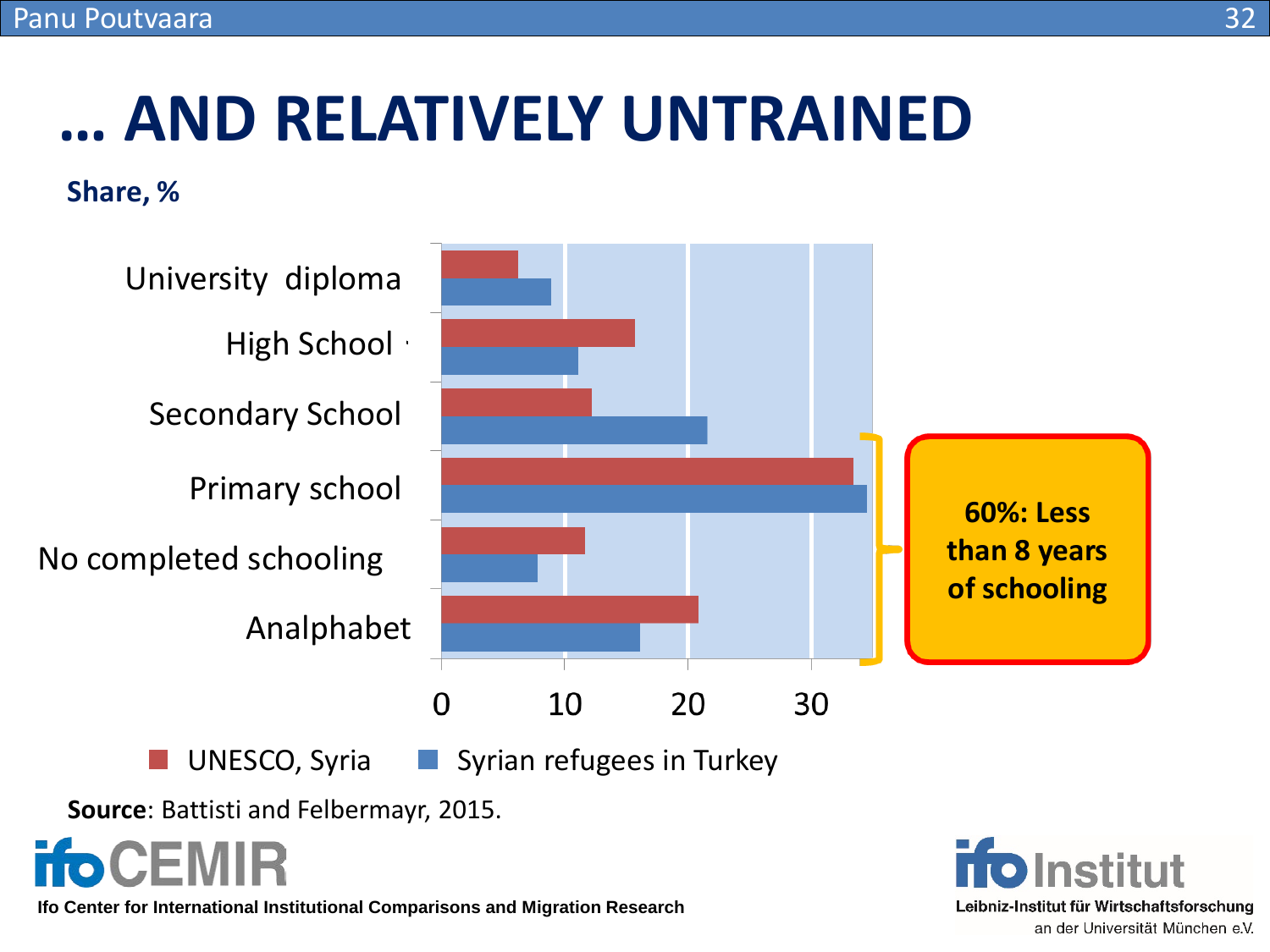# **THE EDUCATION SYSTEMS IN THE ORIGIN COUNTRIES PERFORM POORLY**

**% of 8-graders without basic knowledge (PISA Level 1)\***



**Source**: Hanushek and Wössmann, 2015.

\*Impediment to participate in the social and professional life through deficient education



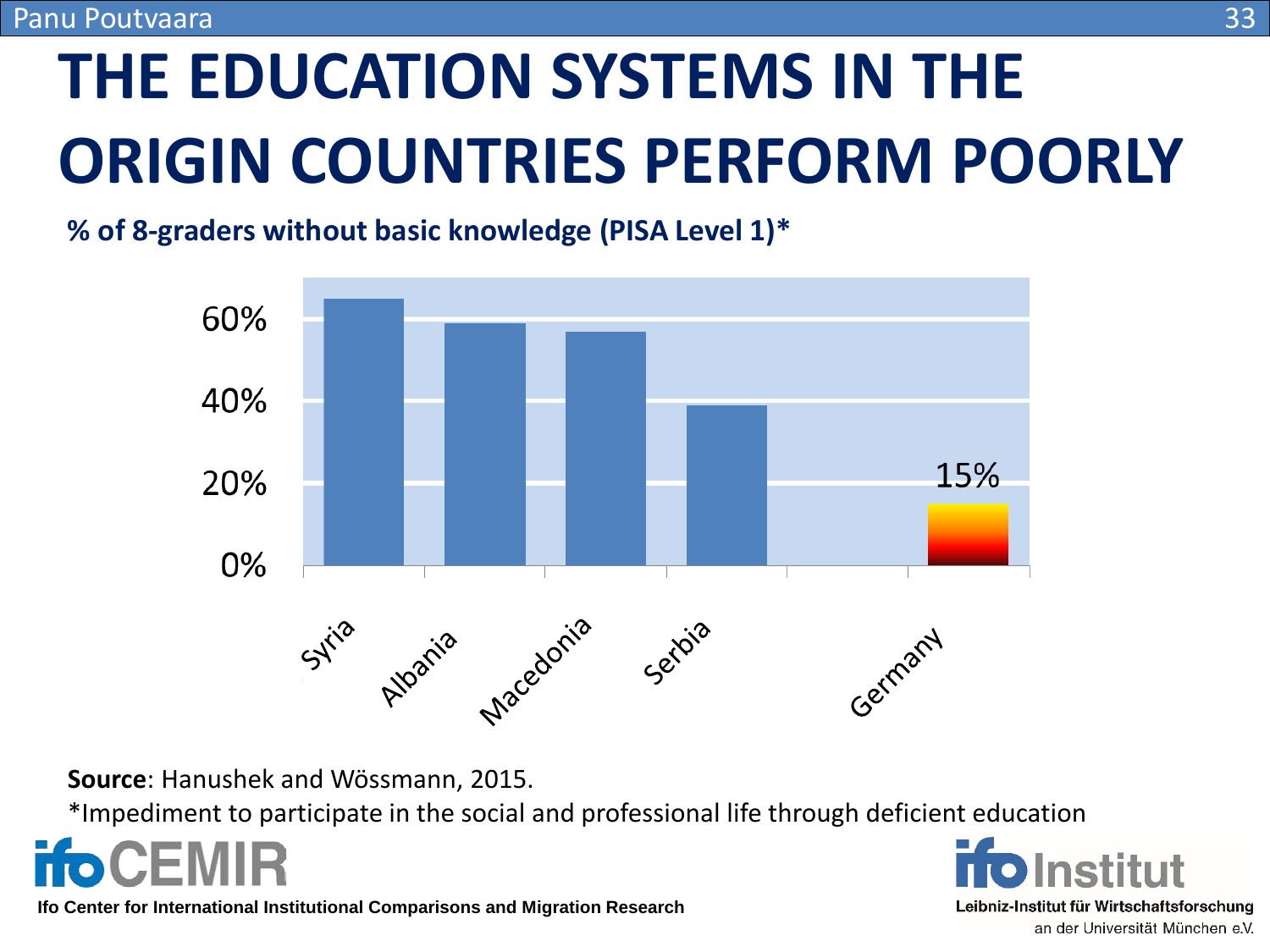# **Ifo COMPANY SURVEY**

**How high is the potential to hire refugees as…** % of companies, that indicated "high"



**Source**: Survey by Battisti, Felbermayr and Poutvaara,  $N = 3148$ , Oct. 2015.



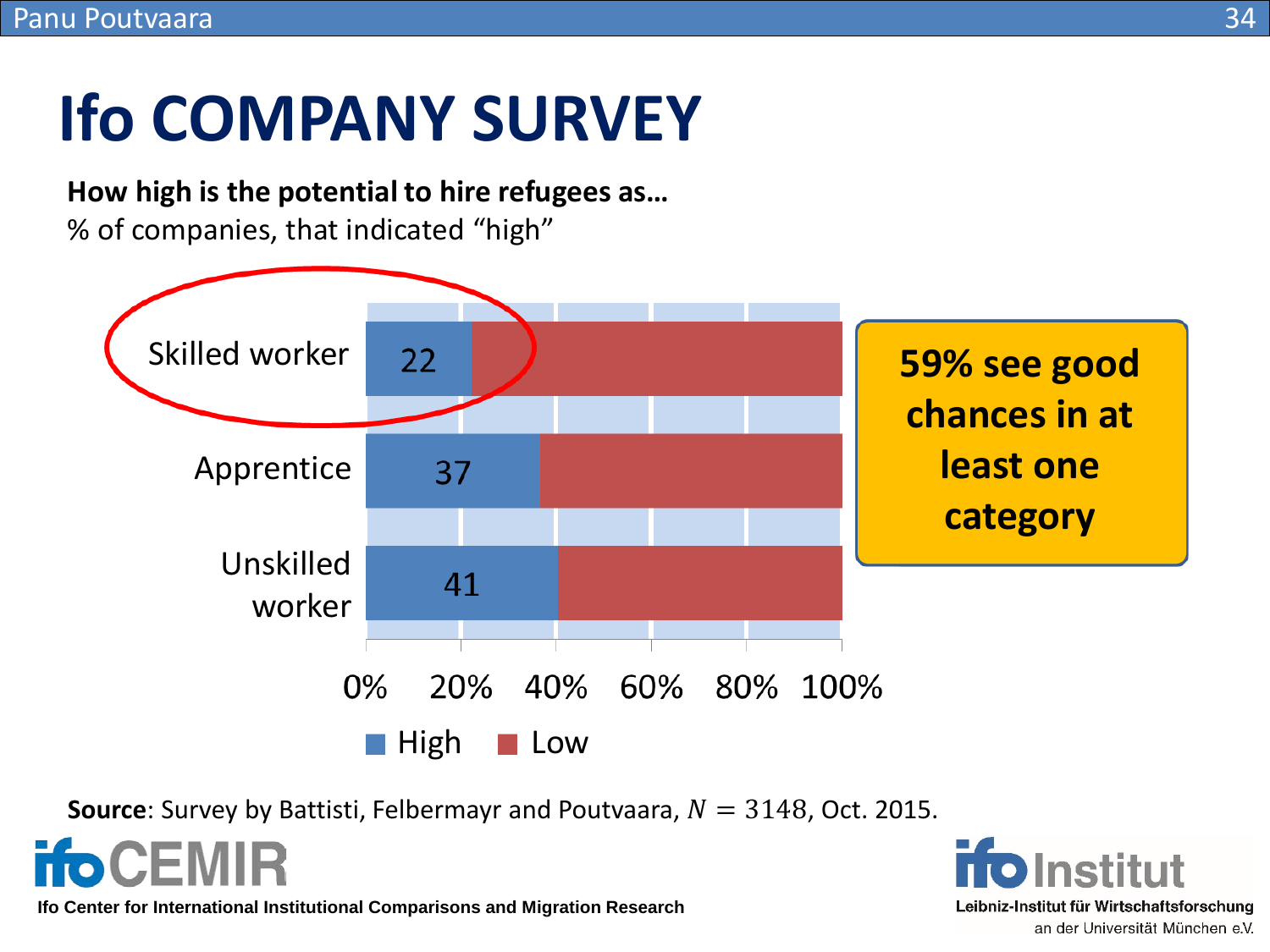# **Ifo COMPANY SURVEY**

**How strongly does the minimum wage hamper hiring possibilities?** % of companies, that indicated "high"



an der Universität München e.V.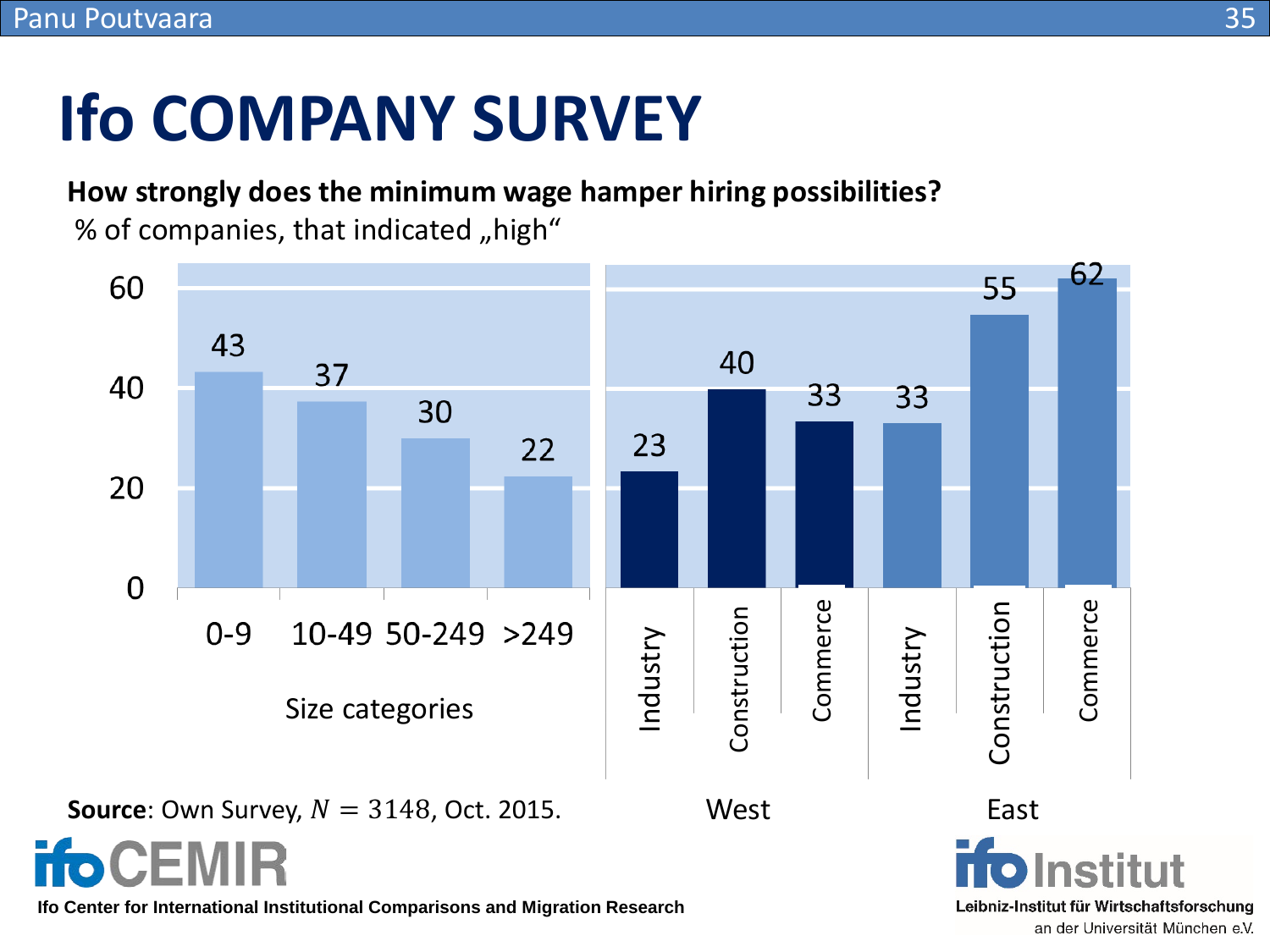# **ATTITUDES TOWARDS IMMIGRATION**



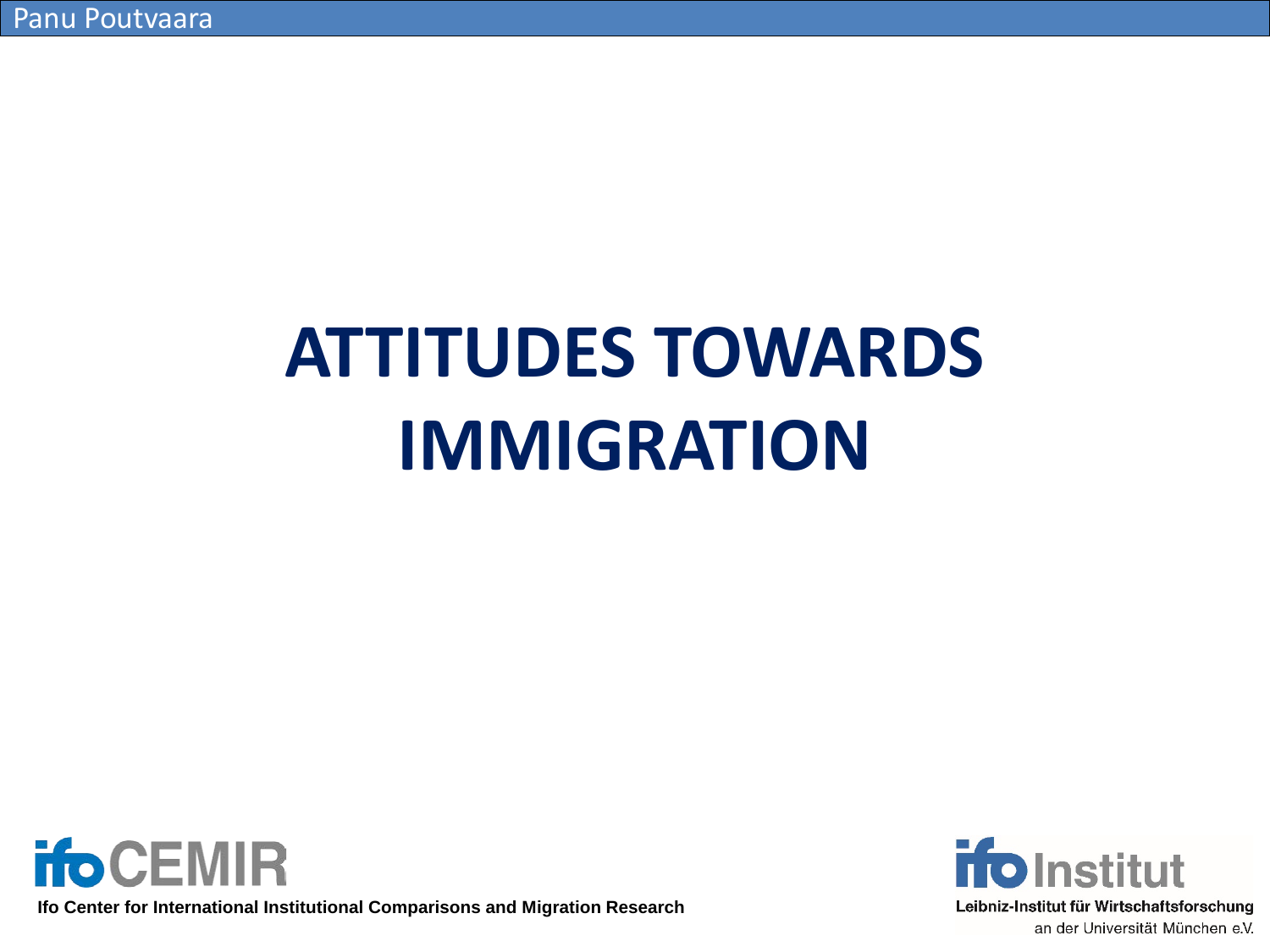### **Immigration fears and BREXIT**



#### **ifoCEMIR**

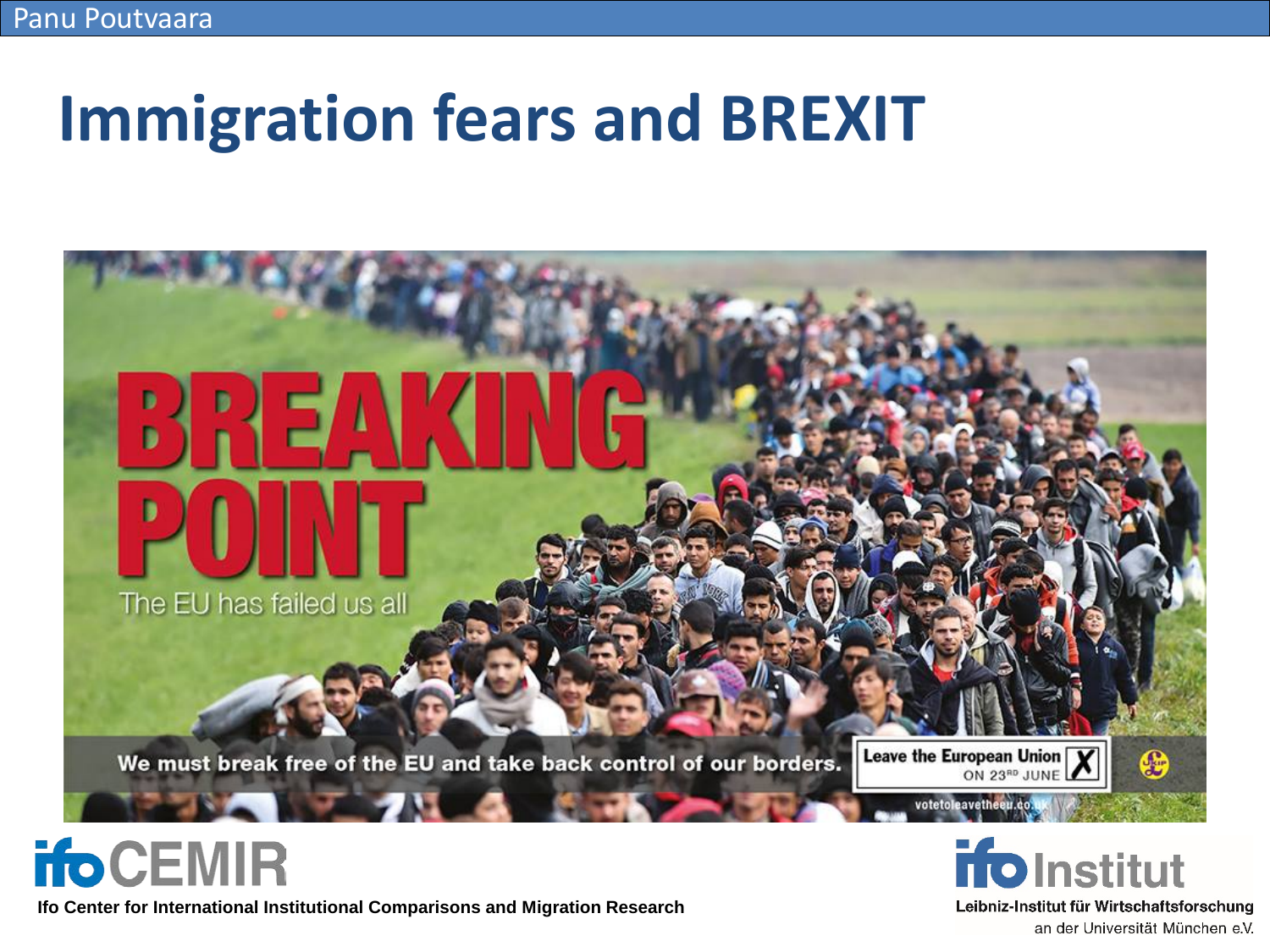# **Who is against immigration?**

- Studies highlight that attitudes on immigration are shaped through
- o labor market interests (e.g. Ortega and Polavieja 2012)
- o the welfare state channel (e.g. Facchini and Mayda 2009)
- o concerns about negative effects of immigration on local amenities and perceived threats to existing culture (e.g. Card et al. 2012)
- o Education: those with less educated are more negative



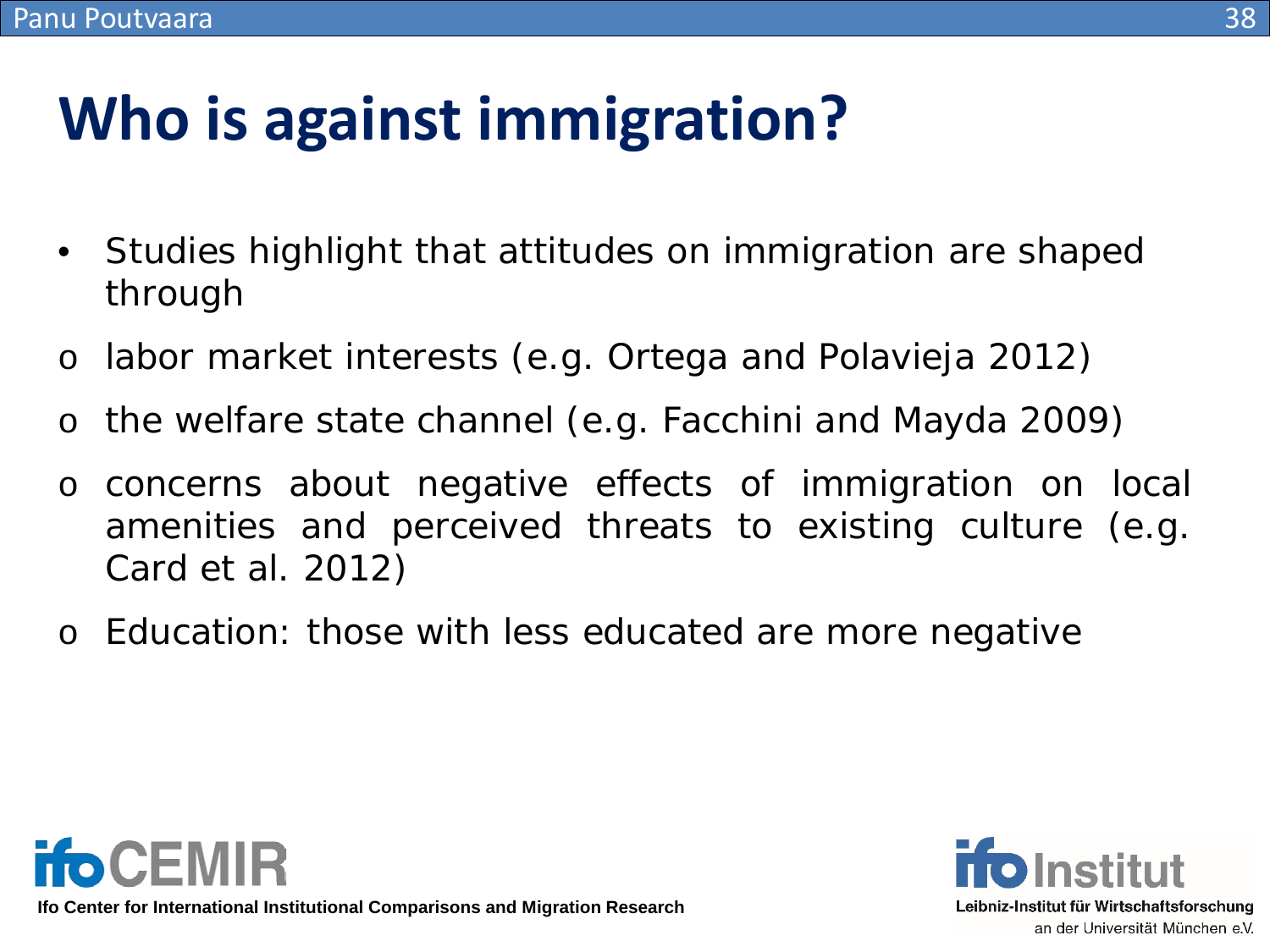# **Bitterness in Life and Attitudes towards Immigration**

- Poutvaara and Steinhardt, SOEP Paper 800, 2015
- How personal bitterness matters for the formation of attitudes on immigration?
- Focus on the German case which is characterized
	- o by substantial immigration in recent years

o by the availability of longitudinal information on bitterness in the SOEP



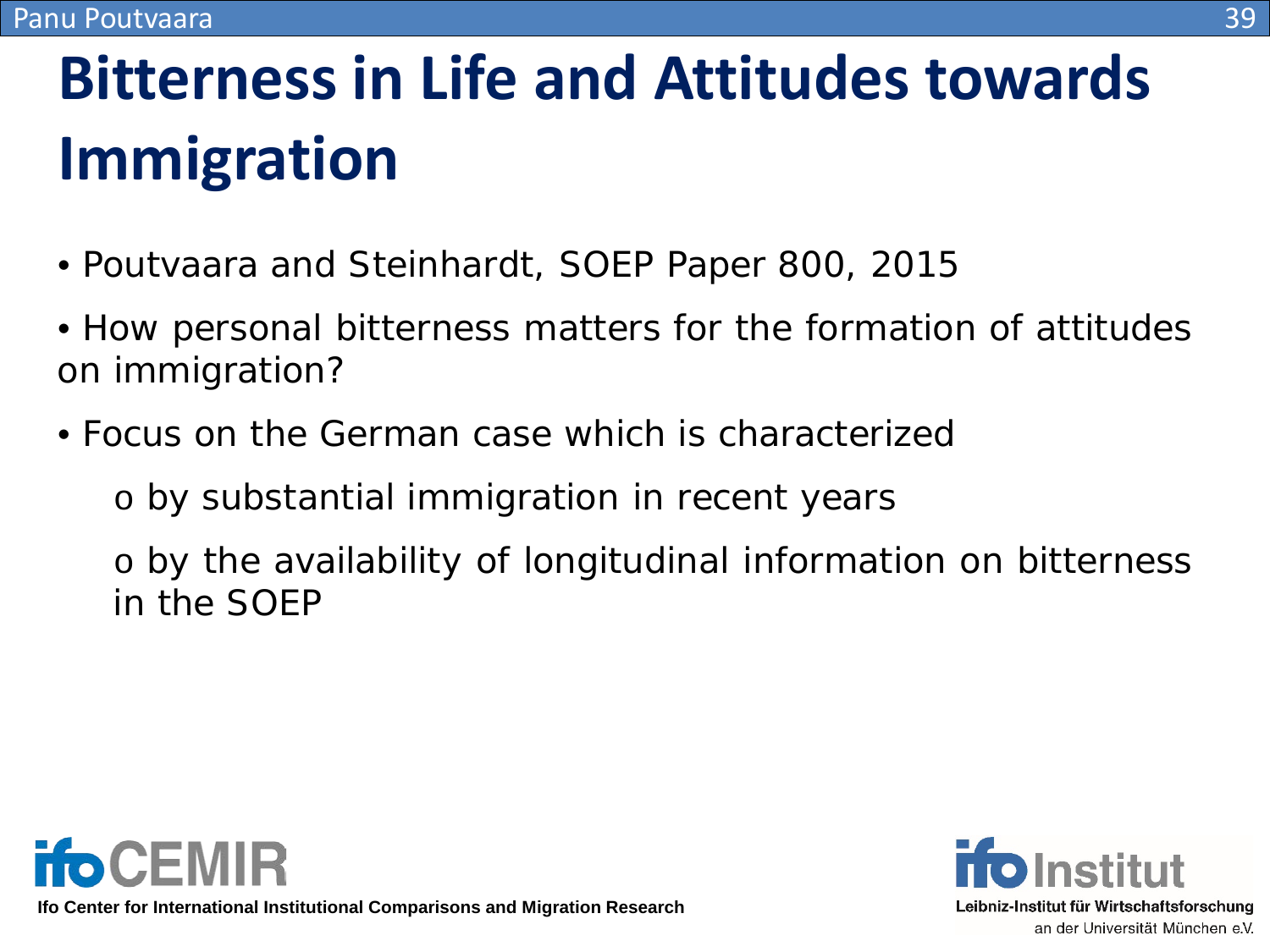#### **Data**

- We use data from the German Socio-Economic Panel (SOEP)
- Representative micro data set on persons, families and households in Germany
- We restricted our analysis to natives aged at least 18 and at most 65.
- Question on immigration:
- o "How is it with the following topic immigration to Germany – do you have worries about it?"
- The possible answers are:
- o "Big worries", "some worries", or "no worries".



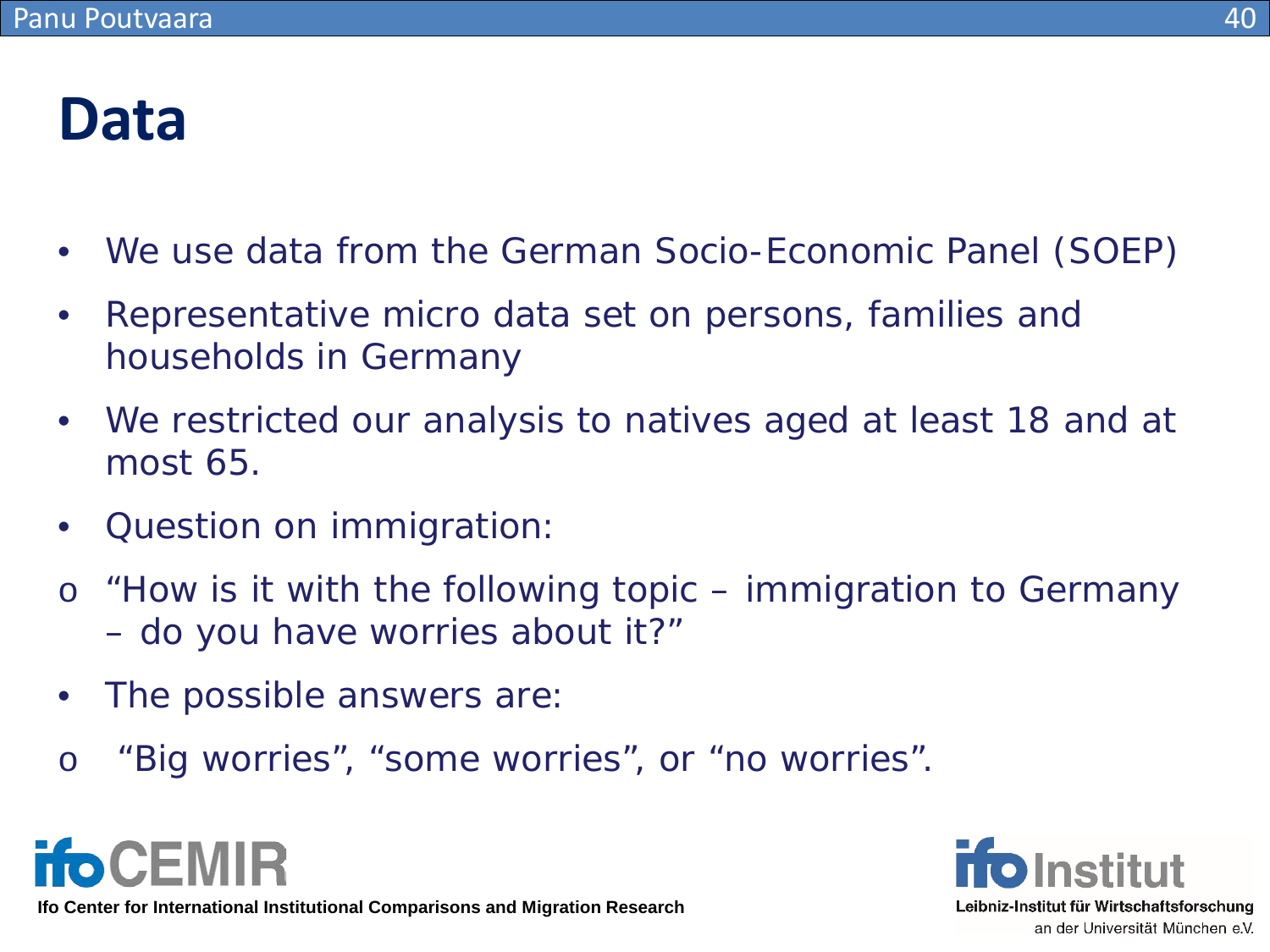#### **How do we define bitterness?**

- Bitterness is a complex emotion, comprising a sense of having been let down and a feeling of being a loser, a desire to fight back and, at the same time, feeling helpless.
- Psychologists interpret bitterness (embitterment) as a mixture of anger and hopelessness, arising from feeling unjustly treated by other people or fate.
- Information on bitterness is based on the question (2005, 2010):
- o **"Compared to other people, I have not achieved what I deserve."**
- Answers are on a 7-point scale, 1 being the lowest value, and 7 denoting total agreement with the statement.



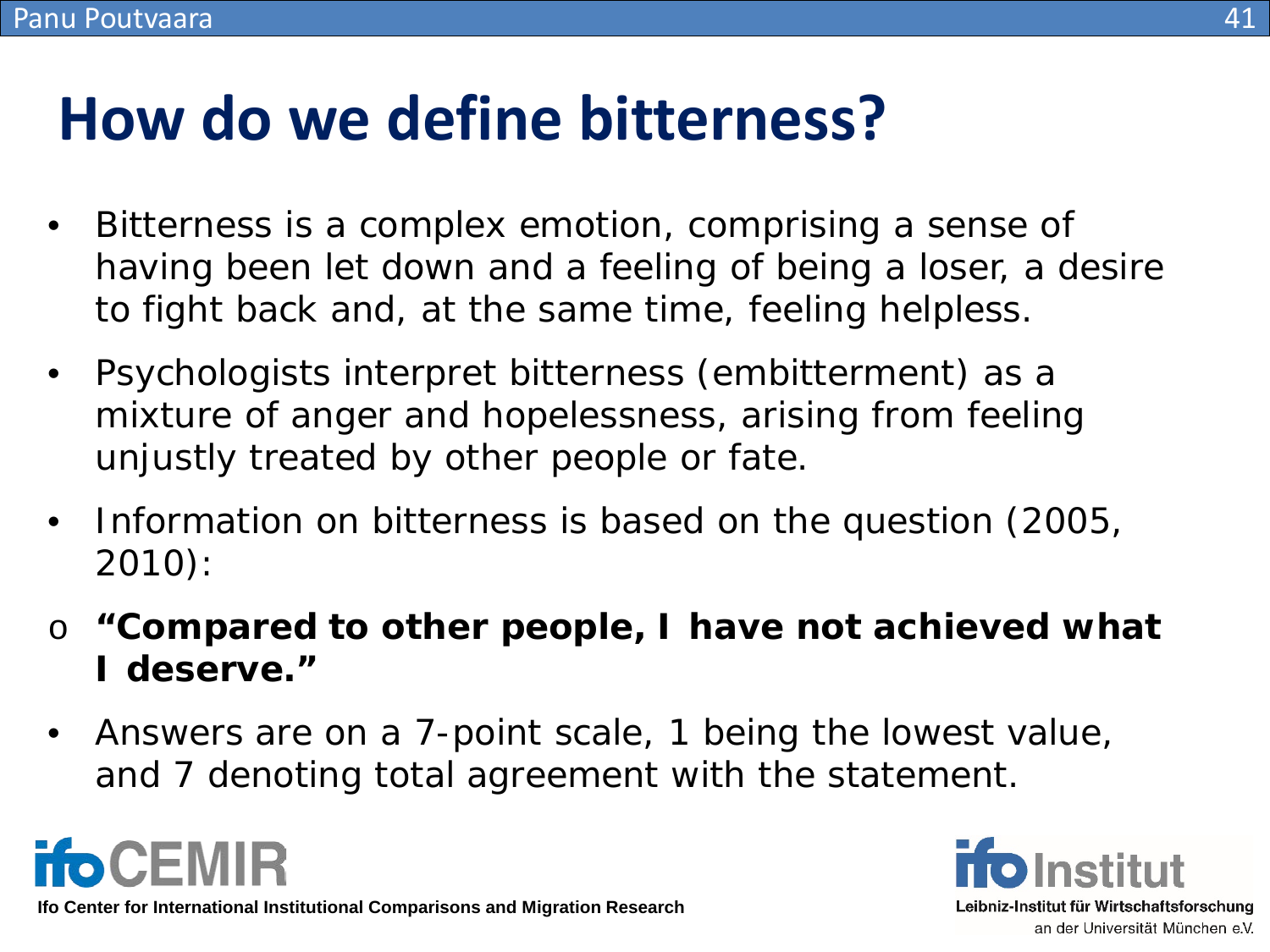#### **Relationship between bitterness and having big worries about immigration**



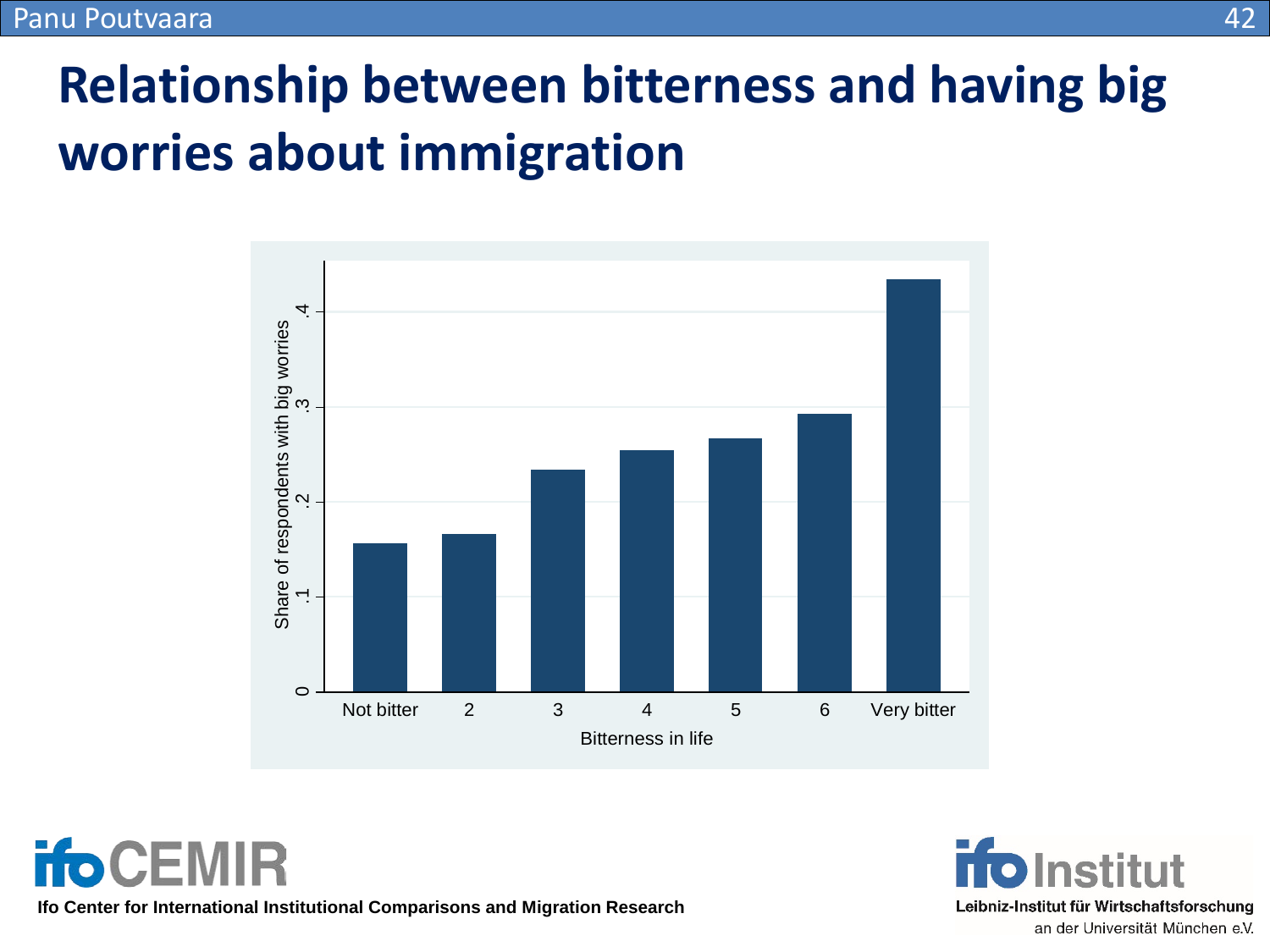Panu Poutvaara

#### **Distribution of changes in bitterness between 2005 and 2010**

**for persons who were in the SOEP data in both years. n=8,291.**



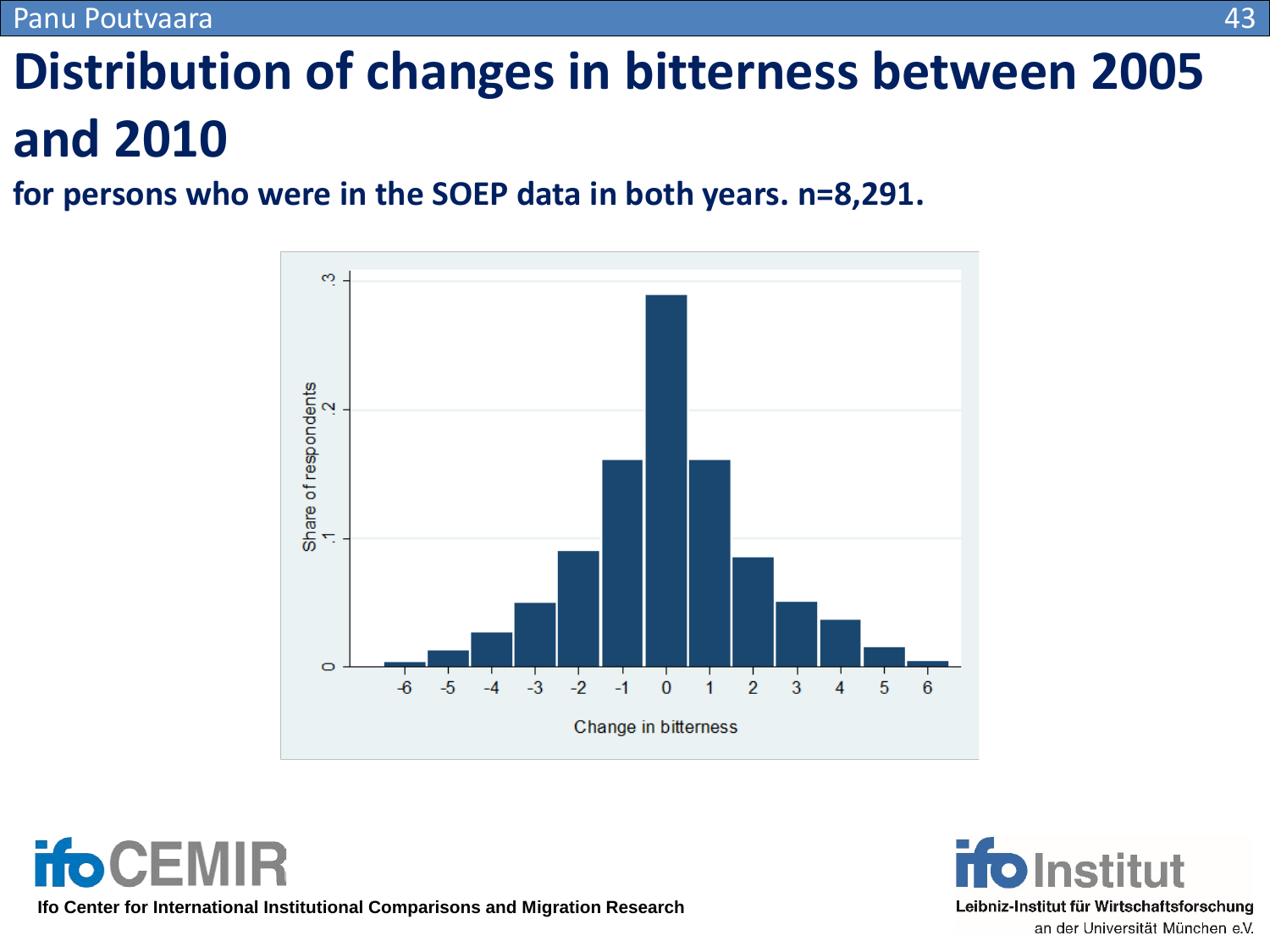#### Panu Poutvaara

#### **Panel estimates, 2005 and 2010**

The effect of changes in bitterness on changes in worries about immigration. The table reports estimates from a linear probability model with individual fixed effects and different levels of bitterness in panel regressions using data from 2005 and 2010. Standard errors, clustered at the individual level, are reported in parentheses. Control variables for household, education, income and labor market characteristics are included in all specifications. \*\*\* Significant at 1% level, \*\* Significant at 5% level, \* Significant at 10% level.

|                   | (1)                 | (2)                  |  |
|-------------------|---------------------|----------------------|--|
|                   | <b>More worries</b> | <b>Fewer worries</b> |  |
|                   | about immigration   | about immigration    |  |
| Bitter 2          | $0.016*$            | $-0.008$             |  |
|                   | (0.008)             | (0.013)              |  |
| Bitter 3          | $0.017*$            | $-0.035**$           |  |
|                   | (0.010)             | (0.016)              |  |
| Bitter 4          | $0.023**$           | $-0.026*$            |  |
|                   | (0.010)             | (0.016)              |  |
| Bitter 5          | $0.027***$          | $-0.036**$           |  |
|                   | (0.010)             | (0.016)              |  |
| Bitter 6          | $0.035***$          | $-0.049***$          |  |
|                   | (0.012)             | (0.018)              |  |
| Bitter 7          | $0.065***$          | $-0.006$             |  |
|                   | (0.019)             | (0.025)              |  |
| Observations      | 23,653              | 23,653               |  |
| R-squared         | 0.111               | 0.375                |  |
| Number of persons | 16,258              | 16,258               |  |

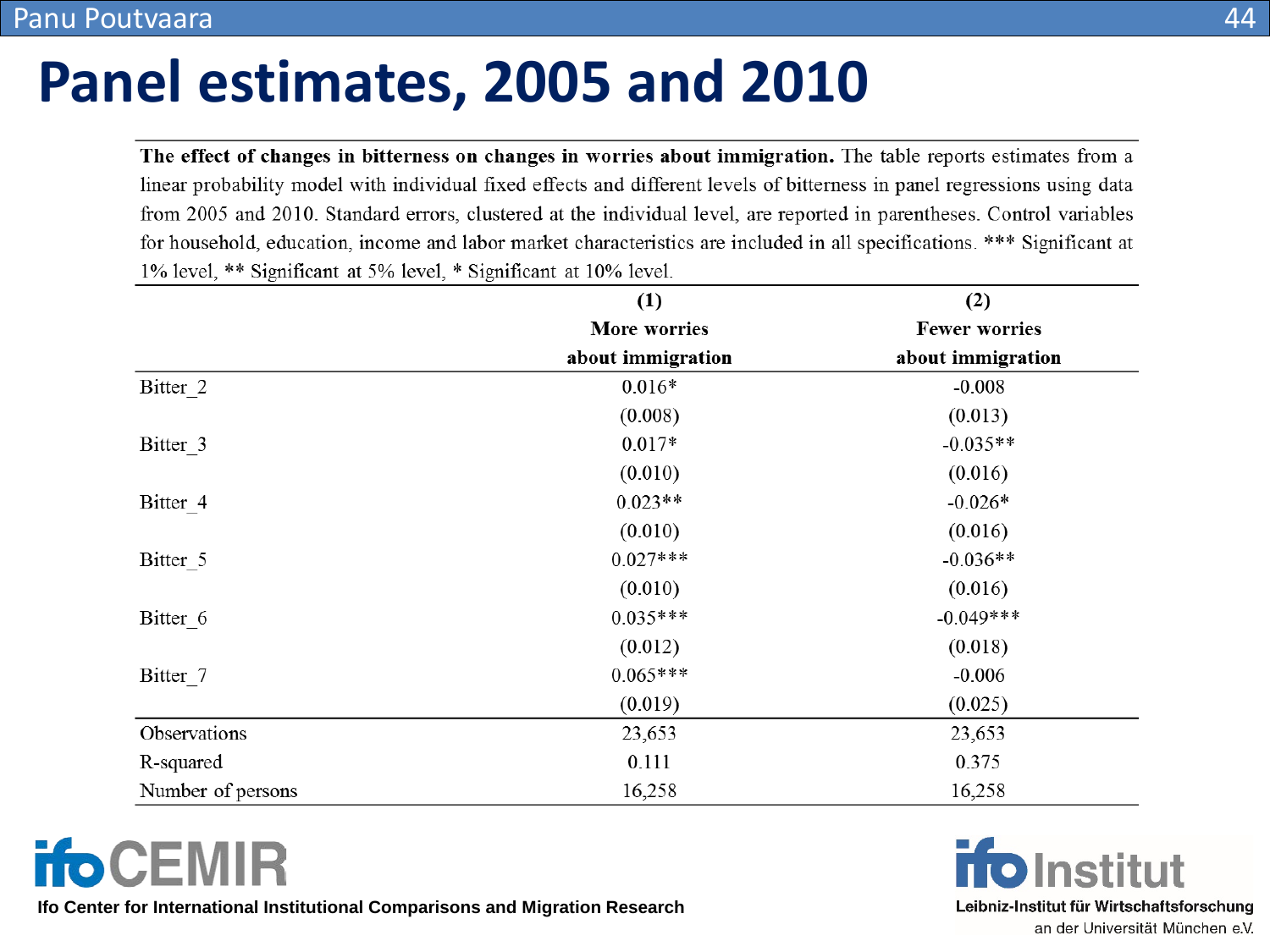# **CONCLUSIONS**



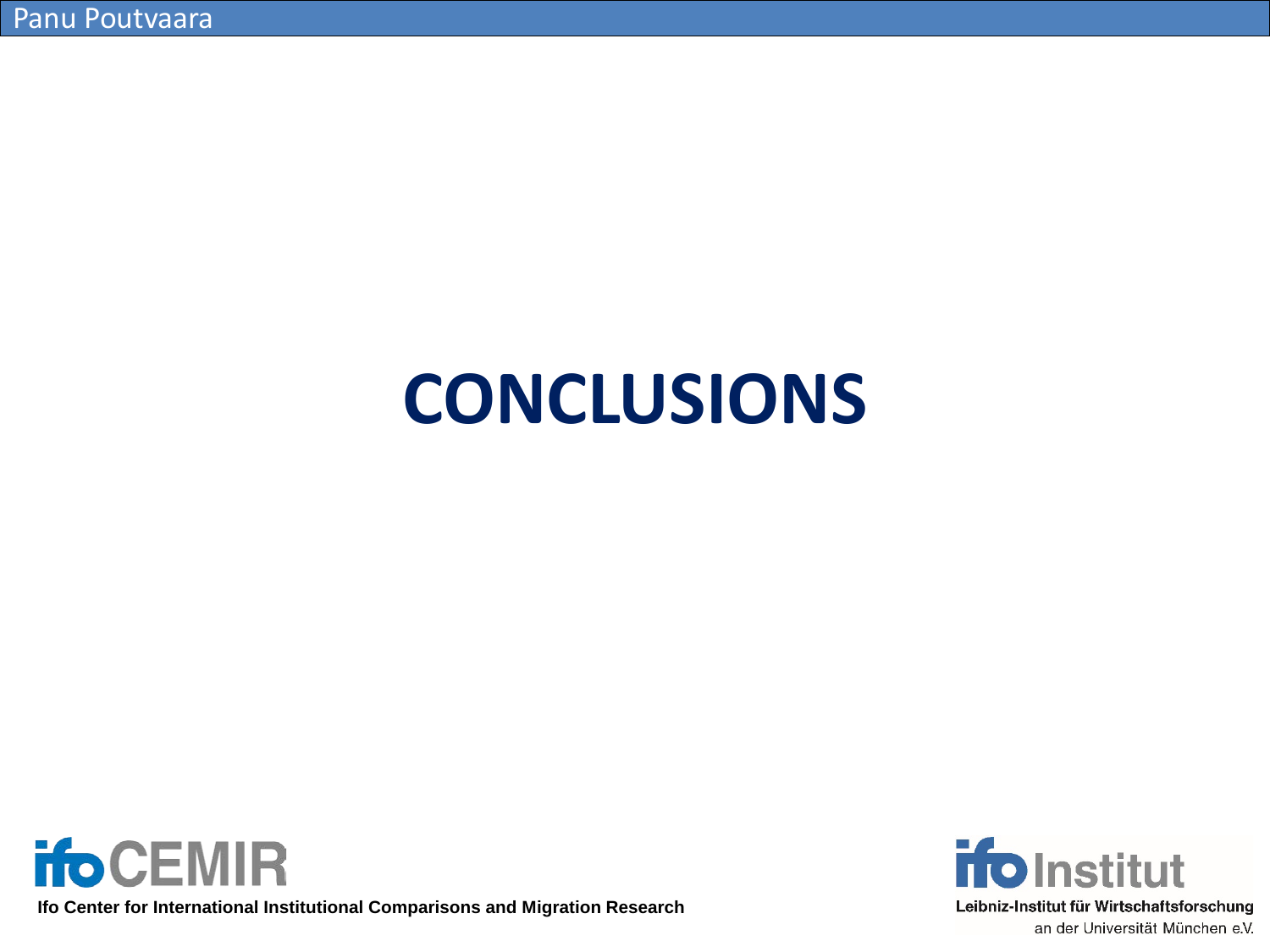# **What to do in Europe?**

- There is a good economic case to restrict new immigrants' access to welfare benefits during a transition period
- Work migration improves efficiency, migration based on differences in welfare benefits does not
- Important to remember: total effects of immigration in EU clearly positive. Opposition reflects distributional conflict.

**ifoCEMIR** 

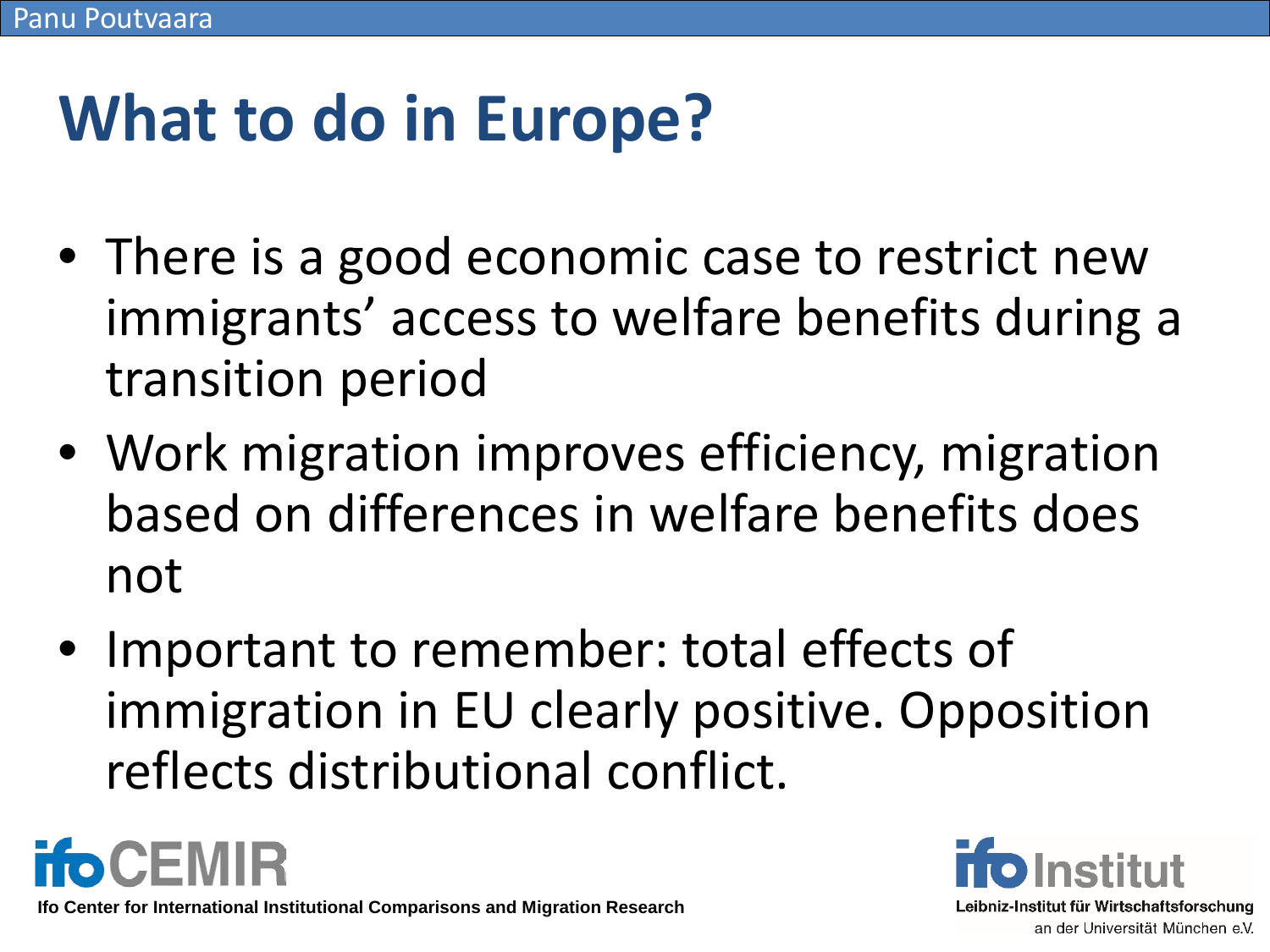# **Europe needs immigration policy**

- With aging populations in Europe and youth bulge in developing countries, huge potential gains from migration
- Need to ensure that migrants are net contributors to receiving countries
- New visa category: work visa without access to social benefits, and requirement to buy private health insurance

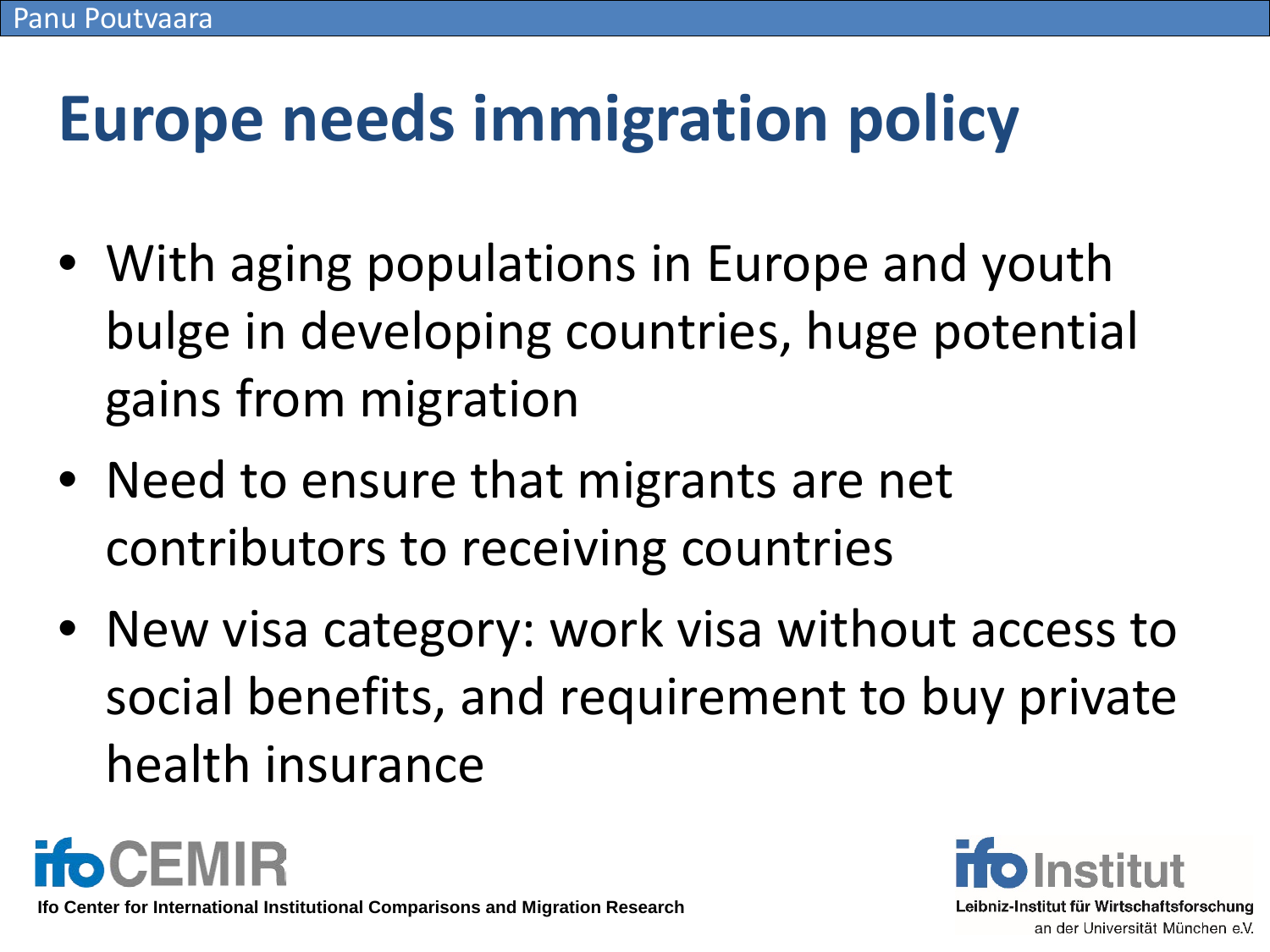#### 48

# **High-skilled immigrants**

- Rely on market forces: those with a job offer paying high enough wage so that they become net payers to the welfare state should be given at least a temporary work permit.
- Family members should be allowed to come, as long as they are supported by the work-based migrant
- Can be complemented by a point system for migrants without a job offer

**ifoCEMIR**